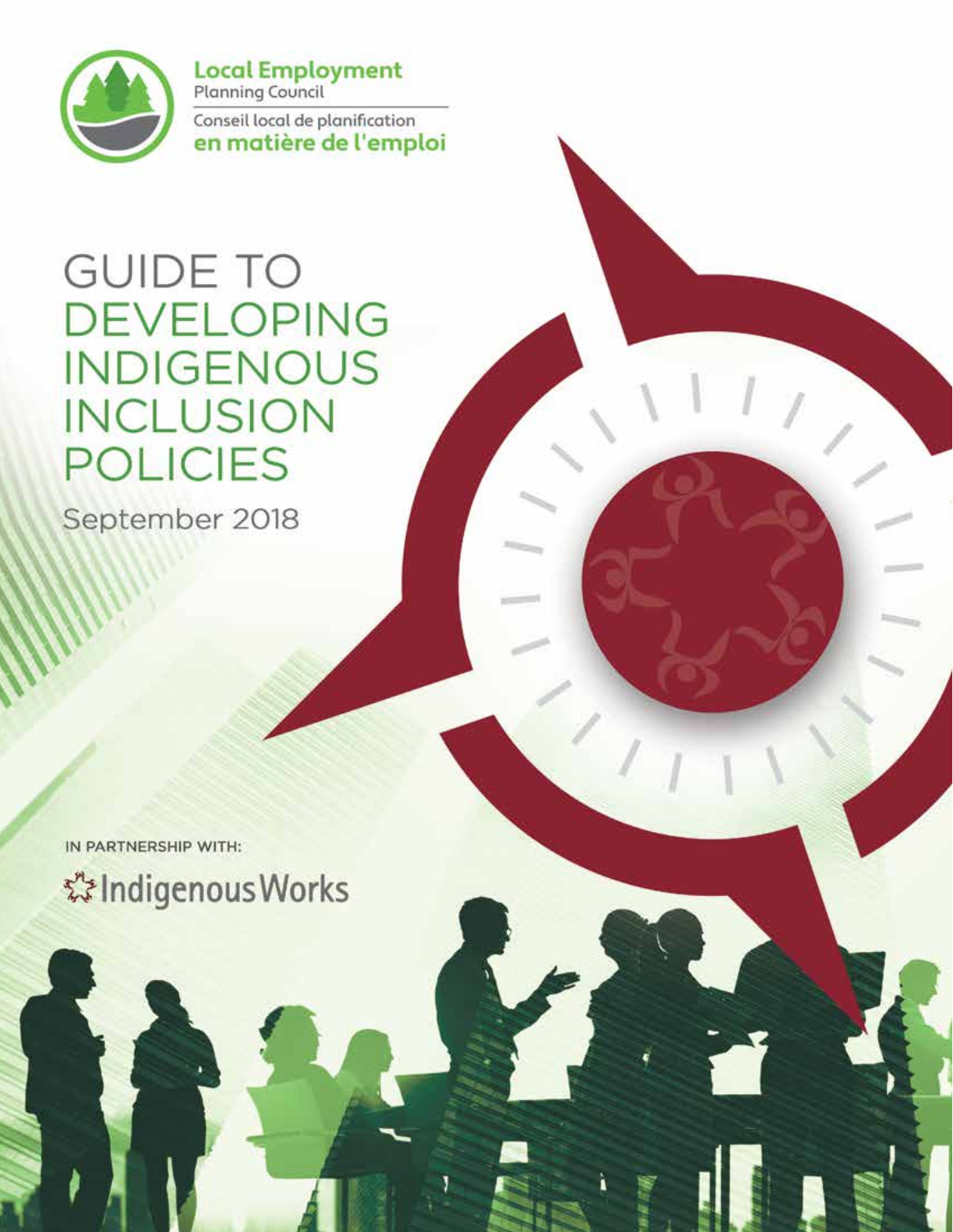

## ABOUT THE LOCAL EMPLOYMENT PLANNING COUNCIL (LEPC)

The North Superior Workforce Planning Board is one of eight Local Employment Planning Councils in the Province of Ontario. The LEPC for the Thunder Bay District brings together key stakeholders in Northwestern Ontario. It connects employers, industry associations, sector groups and other employer groups with appropriate employment and training services to address workforce needs.

This report was made possible in part through the support of the Government of Canada and the Government of Ontario. We greatly appreciate their generous support but emphasize the following: the views expressed in this report are those of the authors and do not necessarily reflect the opinions of the Local Employment Planning Council (LEPC), the North Superior Workforce Planning Board, our Directors, supporters, donors, partners, the Government of Canada or the Government of Ontario. Quotation with appropriate credit is permissible.

The information presented in this report is current at the time of printing.

For further information please contact:

Madge Richardson, Executive Director North Superior Workforce Planning Board Local Employment Planning Council 107B Johnson Ave. Thunder Bay, ON, P7B 2V9

Phone: (807) 346-2940 or (888) 800-8893 Fax: (807) 344-5464 Email: mrichardson@nswpb.ca www.nswpb.ca/lepc



This project is funded in part by the Government of Canada and the Government of Ontario.

GUIDE TO DEVELOPING INDIGENOUS INCLUSION POLICIES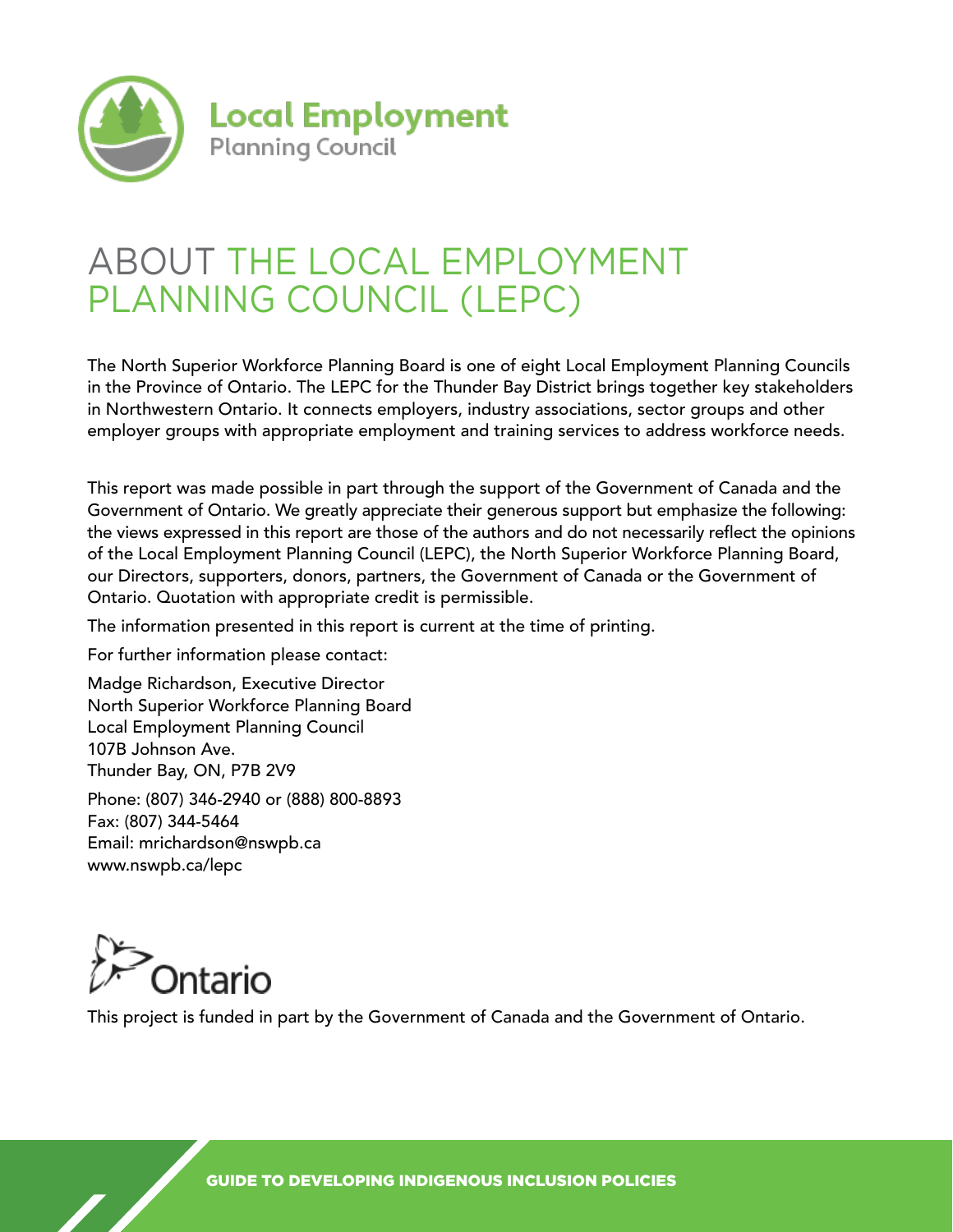# TABLE OF CONTENTS

| Acknowledgements                                                     | A              |  |
|----------------------------------------------------------------------|----------------|--|
| <b>Advisory Committee</b>                                            | A              |  |
| <b>Employer Test Group</b>                                           |                |  |
| Introduction                                                         | $\overline{2}$ |  |
| What is Indigenous Inclusion?                                        | 3              |  |
| Features of an Inclusive Workplace                                   | 3              |  |
| A Seven Stage Model to Inclusion                                     | 4              |  |
| What is a Policy?                                                    | 5              |  |
| What Do Policies Do?                                                 |                |  |
| Types of Indigenous Inclusion Policies                               | 6              |  |
| How to Develop an Indigenous Inclusion Policy                        | 7              |  |
| How an Inclusion Policy Can Add Value to Your Business               | 8              |  |
| Tips for Companies for Their Indigenous Inclusion Policy Development | 9              |  |
| What Makes a Good Indigenous Inclusion Policy?                       |                |  |
| Sample Templates of Indigenous Inclusion Policies                    |                |  |
| Template # 1 - Comprehensive Indigenous nclusion Policy              |                |  |
| Template # 2 - Indigenous Cultural Safety                            |                |  |
| Template # 3 - Indigenous Procurement Policy                         |                |  |
| Template #4 - Workplace Diversity and Inclusion Policy               |                |  |
| Template # 5 - Indigenous Peoples Policy                             |                |  |
| Your Indigenous Inclusion Policy Will Distinguish Your Company       |                |  |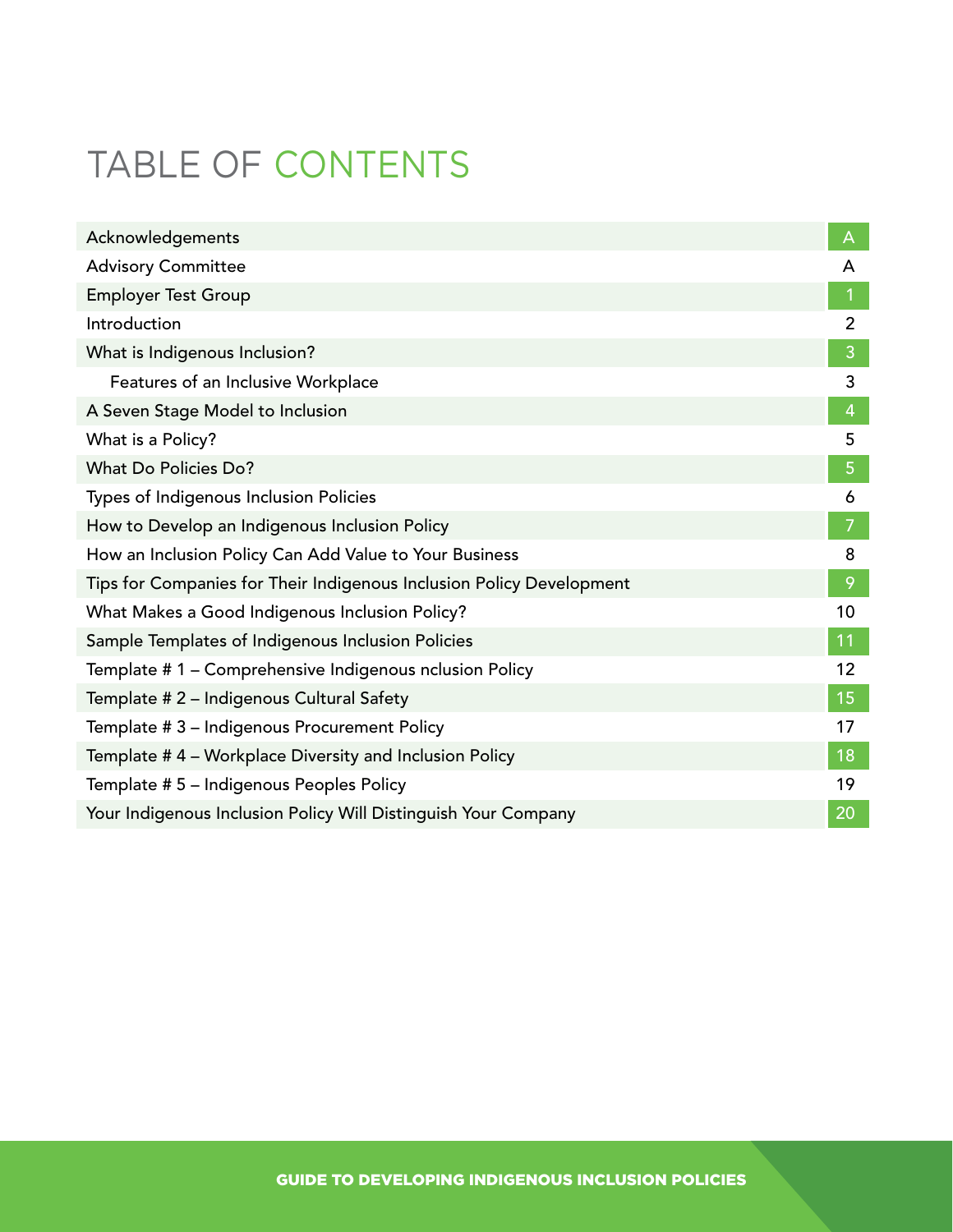# ACKNOWLEDGEMENTS

The Local Employment Planning Council would like to acknowledge all community partners for assisting in the development of this initiative for the Thunder Bay District. We would like to extend our gratitude to the members of the Indigenous Inclusion Policy Development Project's Advisory Committee for their commitment and insight on this initiative.

# ADVISORY COMMITTEE

| <b>NADF</b>                                                       | <b>Brian Davey</b>                |
|-------------------------------------------------------------------|-----------------------------------|
| Anishinabek Employment and Training Services (AETS)               | John DeGiacomo                    |
| Kiikenomaga Kikenjigewen Employment and Training Services (KKETS) | <b>Roger Wesley</b>               |
| Thunder Bay Indigenous Friendship Centre                          | Valerie Stortini                  |
| Oshki-Pimache-O-Win Education and Training                        | Gordon Kakegamic                  |
| <b>Superior Strategies</b>                                        | Jason Thompson                    |
| <b>Greenstone Gold Mines</b>                                      | Cheryl Lesperance                 |
| Victoria Inn Hotel & Convention Centre                            | Raymond Nadeau                    |
| <b>YES Employment Services</b>                                    | <b>Rob Barrett</b>                |
| <b>Ontario Power Generation</b>                                   | Denise Hardy                      |
| <b>Taranis Contracting Group</b>                                  | Jerry Hamel                       |
| <b>Resolute Forest Products</b>                                   | Georjann Morriseau                |
| <b>Indigenous Works</b>                                           | Craig Hall                        |
| Local Employment Planning Council                                 | Dave Sidorski<br>Madge Richardson |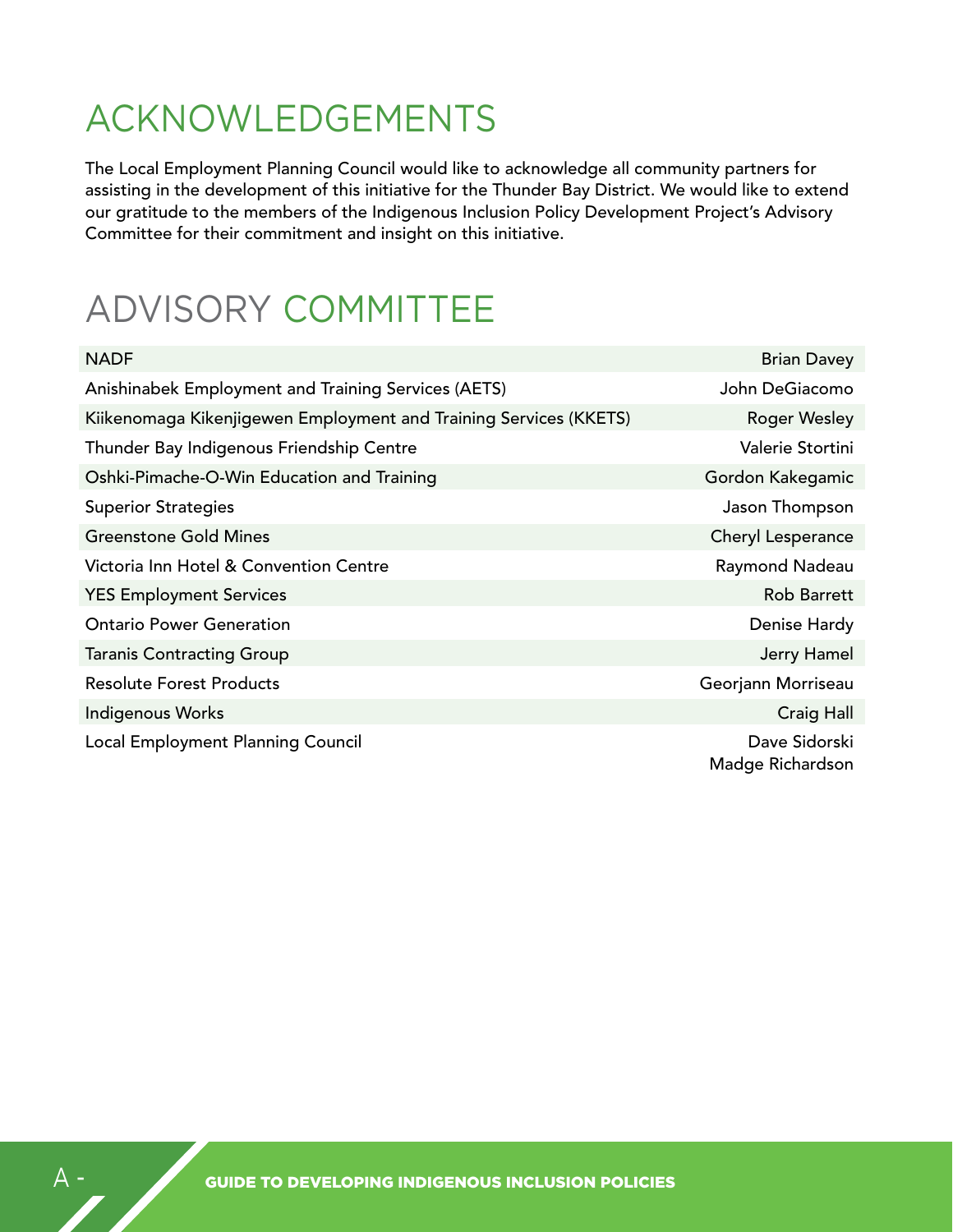# EMPLOYER TEST GROUP

We would like to extend our sincere appreciation to all local employers that took part in our Employer Test Group noted below. It is with your input and ongoing contributions to organizational inclusion that we are able to move forward to address the needs of the Thunder Bay District workforce. The Employer Test Group offered discussion about the roles of inclusion policies in their various workplaces. They also provided valuable insights into many issues pertaining to Indigenous inclusion policy formation. Insights were provided on the business case and need for inclusion policies, how such policies should be designed and introduced, as well as the issue of policy fit and measurement, to name just a few examples. Employers who voluntarily participated in the Employer Test Group are listed using the North American Industry Classification System (NAICS) code to identify the business sector which they represent. We would like to thank the members of the LEPC for their support and guidance on this and all other projects.

|                   | Industry                                        | <b>NAICS Code</b> |
|-------------------|-------------------------------------------------|-------------------|
| Employer 1        | Professional, Scientific and Technical services | 54                |
| <b>Employer 2</b> | Retail Trade                                    | 44-45             |
| Employer 3        | <b>Public Administration</b>                    | 91                |
| Employer 4        | <b>Public Administration</b>                    | 91                |
| Employer 5        | Utilities                                       | 22                |
| Employer 6        | <b>Health Care and Social Assistance</b>        | 62                |
| Employer 7        | Information and Cultural Industries             | 51                |
| Employer 8        | <b>Health Care and Social Assistance</b>        | 62                |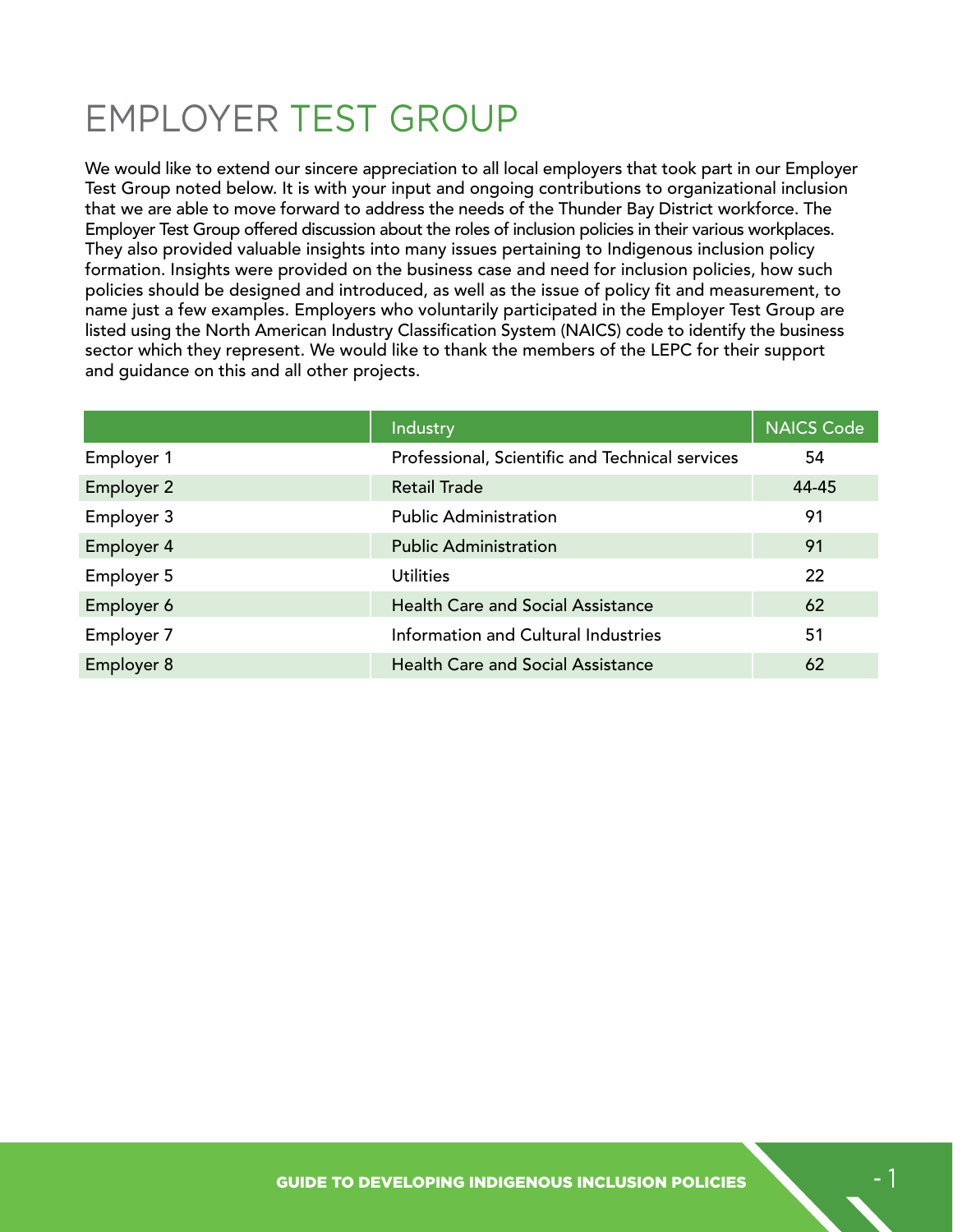## INTRODUCTION

This Guide is about workplace policy development to encourage Indigenous inclusion. It has been developed through the course of a 7-month project ending in September of 2018.

### THE PROJECT HAS THREE GOALS:

- 1. Increase Indigenous employment in the Thunder Bay District;
- 2. Raise awareness among employers about the workforce potential of Indigenous people in the Thunder Bay District; and
- **3.** Develop and distribute policy examples and policy templates for business which can be used to guide their efforts on Indigenous recruitment, advancement and retention as well as workplace inclusion.

This project was divided into phases during which information and research was gathered, analyzed and used to develop policy examples and policy templates pertaining to Indigenous inclusion. An Advisory Committee consisting of 14 representatives from Indigenous organizations and local businesses provided advice throughout the life of the project.

Indigenous Works was hired to do research and develop documentation for the project. They are an ISO-Certified National Organization with 20 years' experience working with companies and Indigenous organizations for inclusion and employment strategies.

This Guide is intended to assist companies and organizations to develop an Indigenous Inclusion Policy. The Guide explains some of the differences in policy approaches and some of the thinking and contexts underlying them. There are templates provided which illustrate different approaches to be taken to Indigenous inclusion policy development.

The adoption of an Indigenous Inclusion Policy sends an important message both to your management and staff as well as to external audiences that your company has made a serious commitment to working with Indigenous people, businesses and communities and that you are committed to inclusion.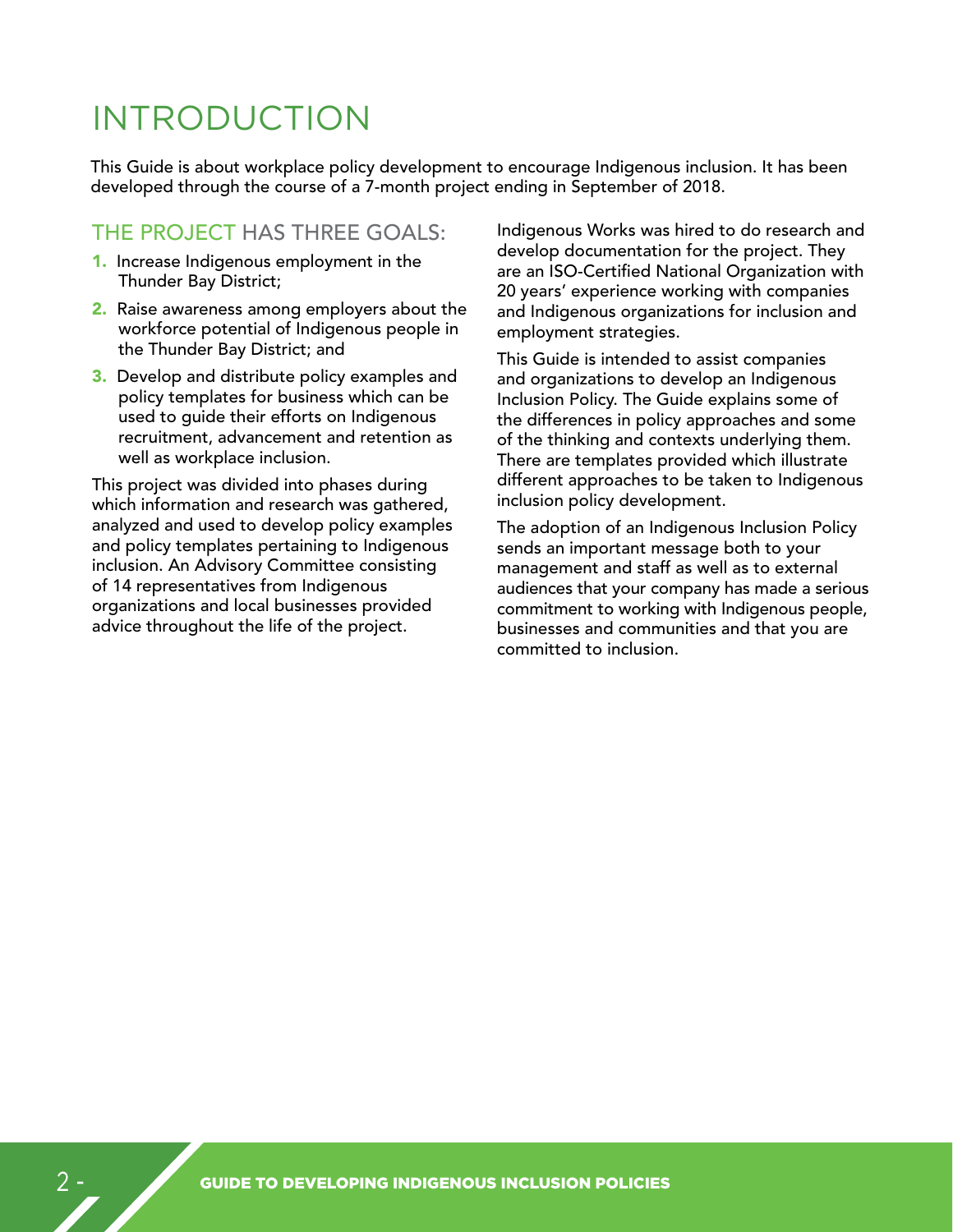# WHAT IS INDIGENOUS INCLUSION?

Indigenous Works defines inclusion as an organizational state that is embraced as a cultural norm, with enterprise-wide workplace strategies as well as a culture which invites the full participation of Indigenous people into all aspects of business operations. It is where leadership and employees are welcoming of Indigenous people, their experience and outlooks, where diversity is valued, the spirit of reconciliation has been embraced and calls to action have been acted on in meaningful ways.

### FEATURES OF AN INCLUSIVE **WORKPLACE**

- 1. Inclusion has been embraced as a core competency and embedded into the organizational culture;
- 2. Companies share their organization's experience and achievements with inclusion and explain how it has helped their performance;
- **3.** Human rights and responsibilities are promoted and respected. Employees are free of concerns related to basic equity issues;
- 4. Comprehensive Indigenous procurement, recruitment and corporate social responsibility strategies have been developed as part of an enterprise-wide coordinated approach;
- 5. Indigenous people are employed and retained in all areas of the organization including the senior leadership and executive positions;
- **6.** There are significant revenues and jobs gained by Indigenous people and businesses through the organization's supply chain;
- 7. Indigenous community sustainable gains have been realized as a result of the relationships built between the company and the community;
- 8. High levels of Indigenous employee engagement are seen and experienced in the organization;
- **9.** Leadership has put into place the resources needed to sustain its Indigenous inclusion strategy and it may have introduced an inclusion policy framework or statement;
- **10.** Indigenous inclusion is integral to the mission and vision of the organization;

#### **WHAT INCLUSION LOOKS LIKE TO ME**

**"To me, inclusion means taking to heart the Truth and Reconciliation Commission's Calls to Action as they relate to our business, including relationship building, access to training and economic opportunities and educating our employees on the history of Indigenous Peoples."**

#### **WHAT INCLUSION LOOKS LIKE TO ME**

**"Inclusion to me means to be an equal participant of something, the workplace, society, a partnership or the economy. It infers respect for each other and being transparent. It also means taking the time to understand or try to understand different worldviews."**

- 11. Inclusion 'matters' to the company's clients, shareholders and stakeholders;
- 12. The organization's executive team is held accountable for achieving all or some of the organization's Indigenous inclusion goals;
- **13.** Indigenous employees would tend to agree that they are 'very engaged' in the company's mission;
- 14. Indigenous employees agree that the organization is a Workplace of Choice;
- **15.** The organization's inclusion workplace strategy has been in effect for a period of time;
- **16.** The organization has done a studied review of the Truth and Reconciliation Commission's Calls to Action and have developed meaningful responses;
- 17. Indigenous communities or businesses cite the organization as one which has been especially successful in developing good engagements, relationships and socio-economic outcomes with Indigenous people, communities and businesses;
- **18.** The organization reports on its inclusion strategies and can measure its progress on its workplace inclusion 'position' from year to year. (This is explained further in the next section). It produces a report and shares the results with stakeholders, clients and shareholders; and
- 19. A learning model has been introduced into the organization which provides the means for knowledge building and transfer about its inclusion strategy.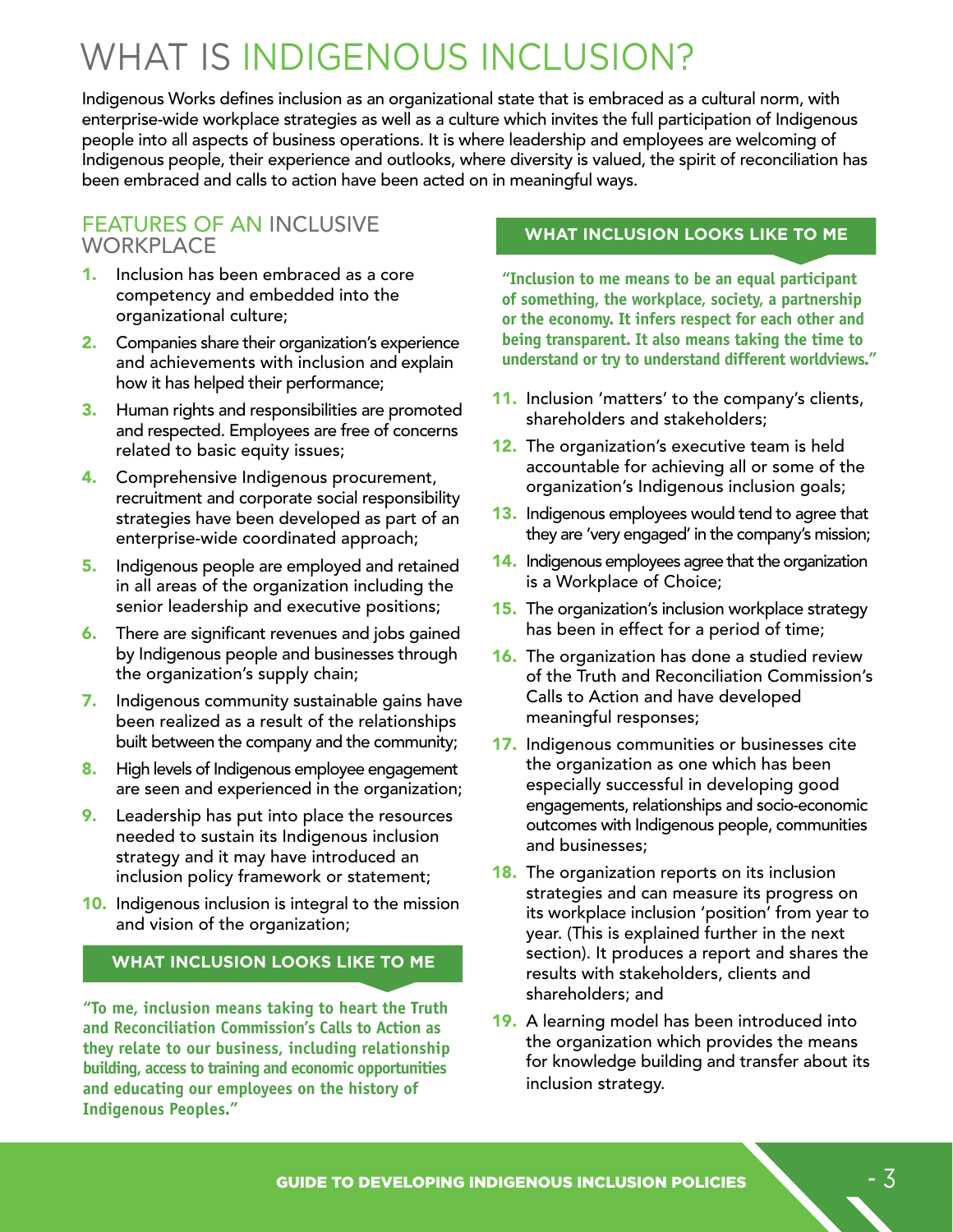# A SEVEN STAGE MODEL TO INCLUSION

Indigenous Works has developed a 7-stage workplace model of Indigenous inclusion which is called the Inclusion Continuum. The model depicts the roadmap that organizations follow to become more inclusive, gradually enabling more effective workplace and employment strategies to be developed. The Continuum describes the organizational features and competencies needed at each stage to achieve elevated levels of performance in Indigenous employment, business development, community relations, etc. Movement along the continuum depends on companies developing their cultural competencies, improving their understanding of Indigenous people, their history and culture. Companies' position on the Inclusion Continuum can be measured from year to year to track and assess progress.



## INCLUSION CONTINUUM

1 The tool is available through Indigenous Works, visit www.Indigenousworks.ca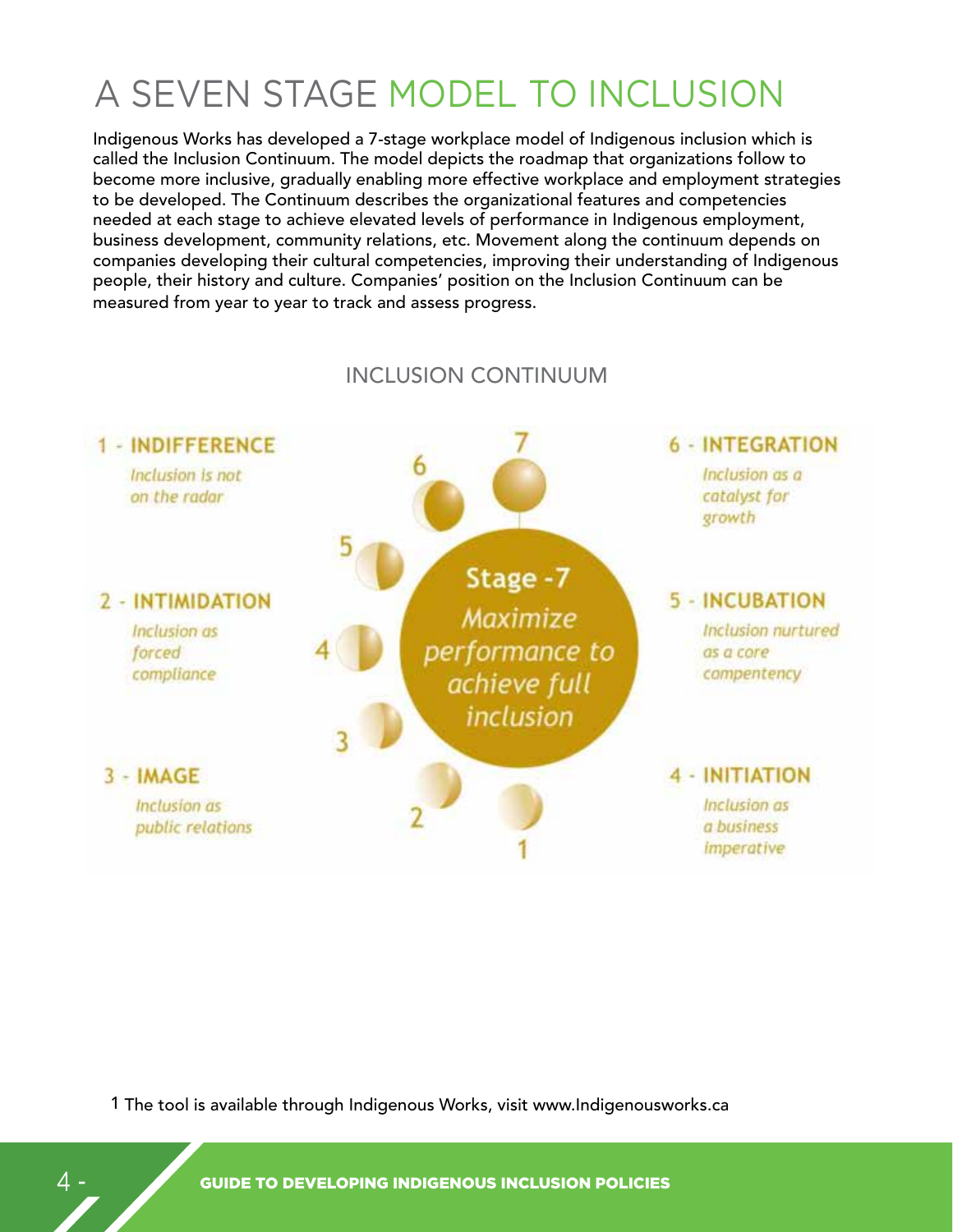# WHAT IS A POLICY?

A policy is a deliberate system of principles to guide decisions and achieve rational outcomes: a statement of intent implemented as a procedure or protocol.

Policies are typically the responsibility of Executive members or the Board of Directors for a company or organization. Policy development may be undertaken by a committee formed from board

membership or some other executive body. Policy development may also be delegated to senior level management who bring forward recommended policy to the Board or Executive for their approval. Policies serve as a guideline for operational decision-making. Policies are helpful in highlighting the rules, values and beliefs of the organization. In addition, policies act as a basis for guiding the organization's actions.

# WHAT DO POLICIES DO?

Policies provide critical direction for an organization in a variety of ways:

- 1. They guide organizational behaviours;
- 2. Define the resources with which organizational goals can be achieved;
- 3. Define roles and responsibilities in areas of business;
- 4. Help identify significant issues affecting organizational success; and
- 5. Define the scope or spheres within which decisions can be taken by subordinates in an organization.

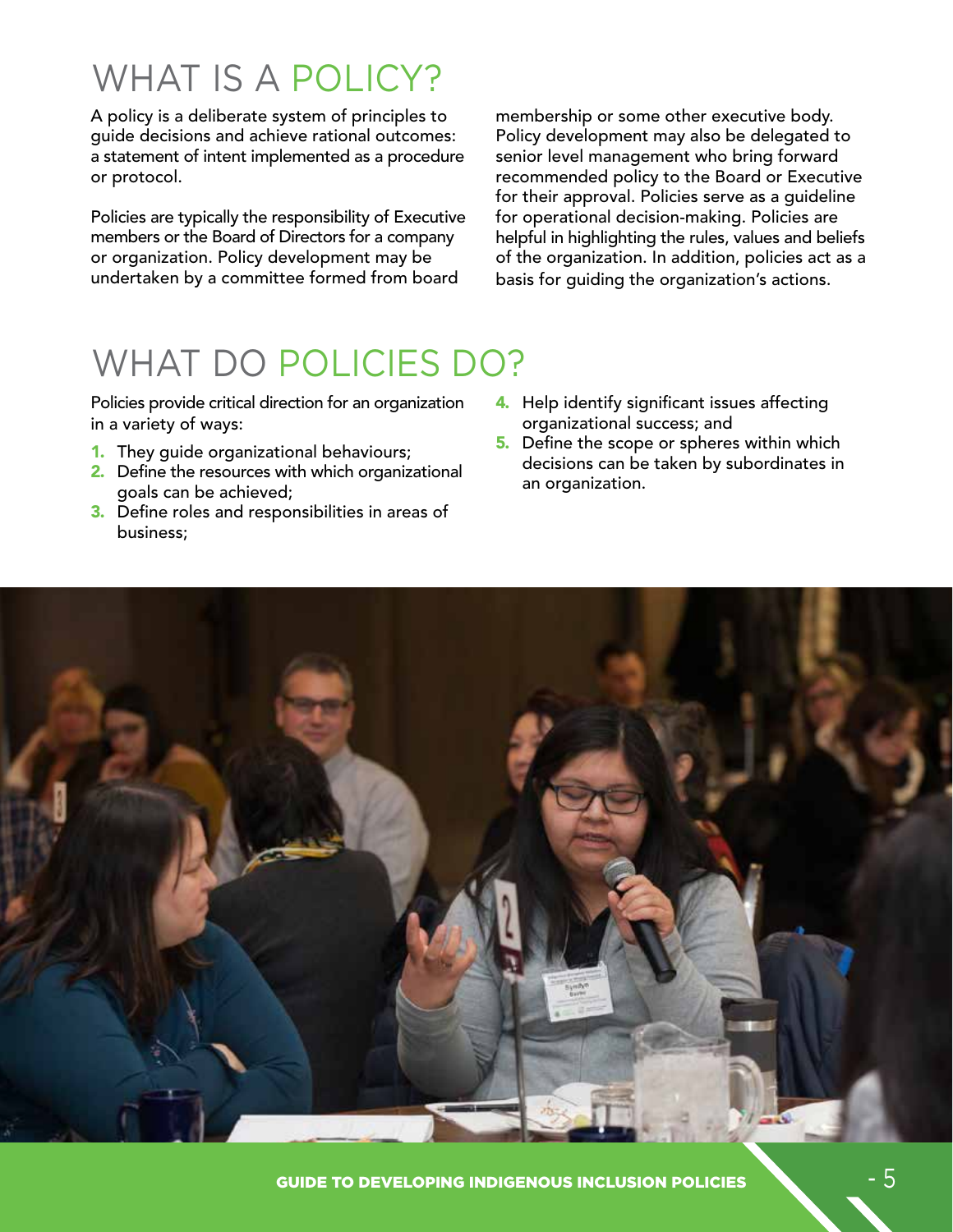## TYPES OF INDIGENOUS INCLUSION POLICIES

There are quite a range of Indigenous inclusion policies in use by companies and organizations throughout Ontario and Canada. The diagram below illustrates how some of those policies align with workplace needs. Some inclusion policies have a targeted application to specific areas of the workplace such as employment, Indigenous community relations, Indigenous business development or procurement. Other inclusion policies strike across the organization, providing an 'enterprise-wide' approach to inclusion.



INDIGENOUS INCLUSION POLICIES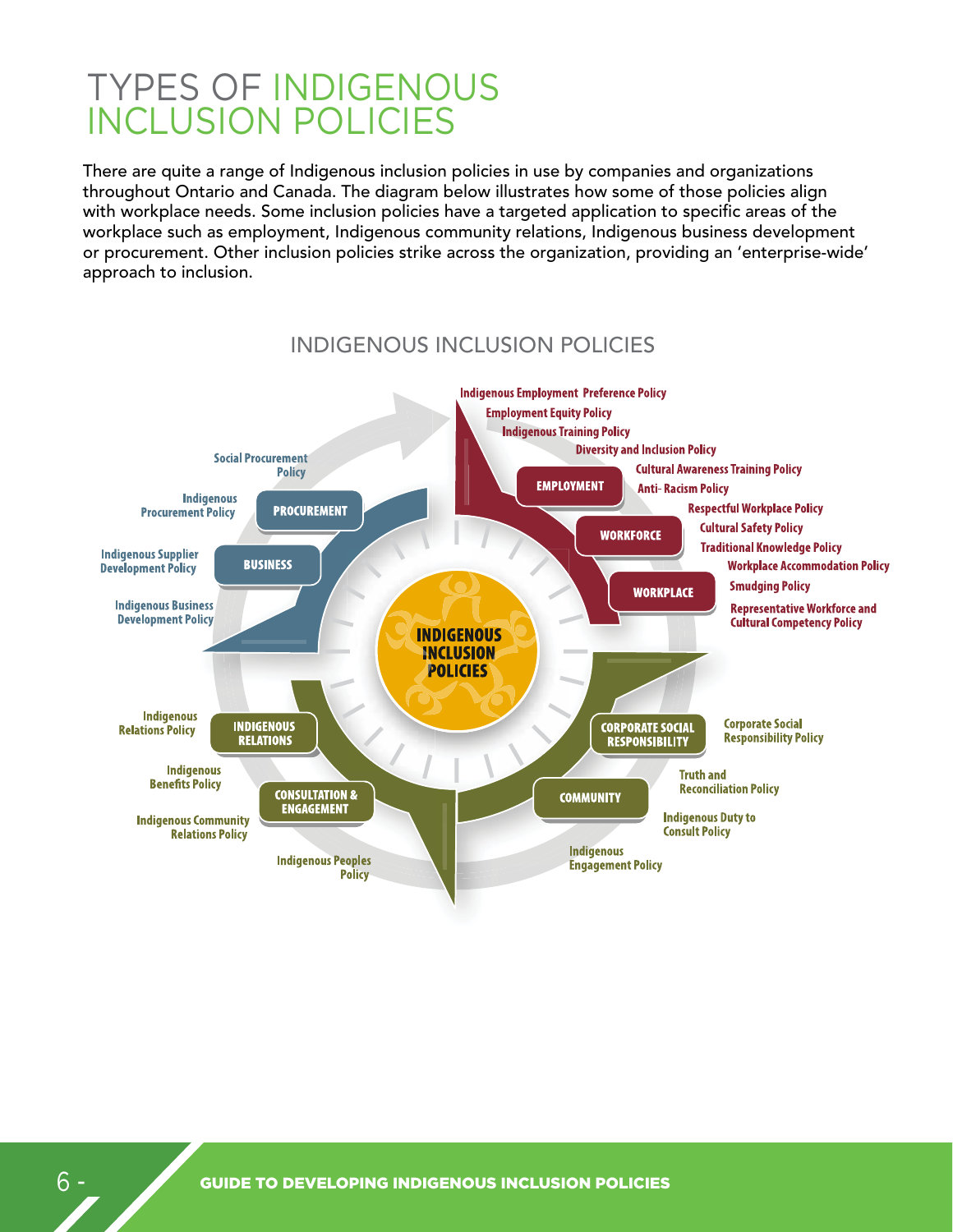# HOW TO DEVELOP AN INDIGENOUS INCLUSION POLICY

There are steps to developing Indigenous inclusion policies. The questions here will assist you and prompt you to start the process.

## POLICY FORMATION

#### Questions to Guide the Policy Formation Process

- What are the top 3-4 issues that are driving the need for the policy?
- Is there uniform agreement on these issues throughout the company?
- Is there an area within the organization that these issues have surfaced?
- What are the top 3-5 principles that will guide the policy?
- What values does the organization hold as important?
- In what ways do these values inform the development of the new policy?
- What would the policy likely be called (e.g. "A Policy to…")?

#### Purpose of the Proposed Policy

- What is the internal business case for the policy and its adoption from the company's perspective? How important is this policy to the organization's corporate objectives and its bottom line?
- What is the purpose of the policy within the organization and externally?
- Who will use the policy? Who would be impacted and in what ways?
- What are the consequences of the company not developing and/or adopting the policy?

#### Policy Design

- What role will users have in shaping the policy?
- What are the implications of such a policy from the perspective of the stakeholders (e.g. employees, members, clients/customers)?
- What does it look like or how would I apply it at the board of directors' level, at the accounting level at the governance level and at the ground level?
- Is the policy to be directed to internal users, external users or both?
- Will the policy be enforceable or advisory in nature and what are the consequences of not following or deviating from the policy?
- What is your company or organization trying to change through the introduction of this new policy (e.g. exemplary practices, rebranding, attract a new target market, diversify employee demographics)?
- Will the policy be construed as the comprehensive statement of your organization's position or "stance" on Indigenous development issues?
- How will the policy be interpreted and implemented by employees, the Board, sub-contractors, etc.?
- Who will be responsible for implementing and reporting on the impacts of the policy?
- How accessible will the policy be? How visible will it be? Who will be able to change the policy?
- How will the policy be ratified? Who will do this?
- Would there be any parts of the company or organization to whom the policy would not apply (i.e. immunity vs. relevance)?
- What procedures, rules and controls will be needed to implement and support the policy?
- It is important to consult relevant business units within the organization about the development of the policy. In advance of its ratification, business units will need to consider the operational impacts that the policy may have. They may need to develop procedures to align with the policy needs. Consideration should be given to how this internal consultation should be undertaken.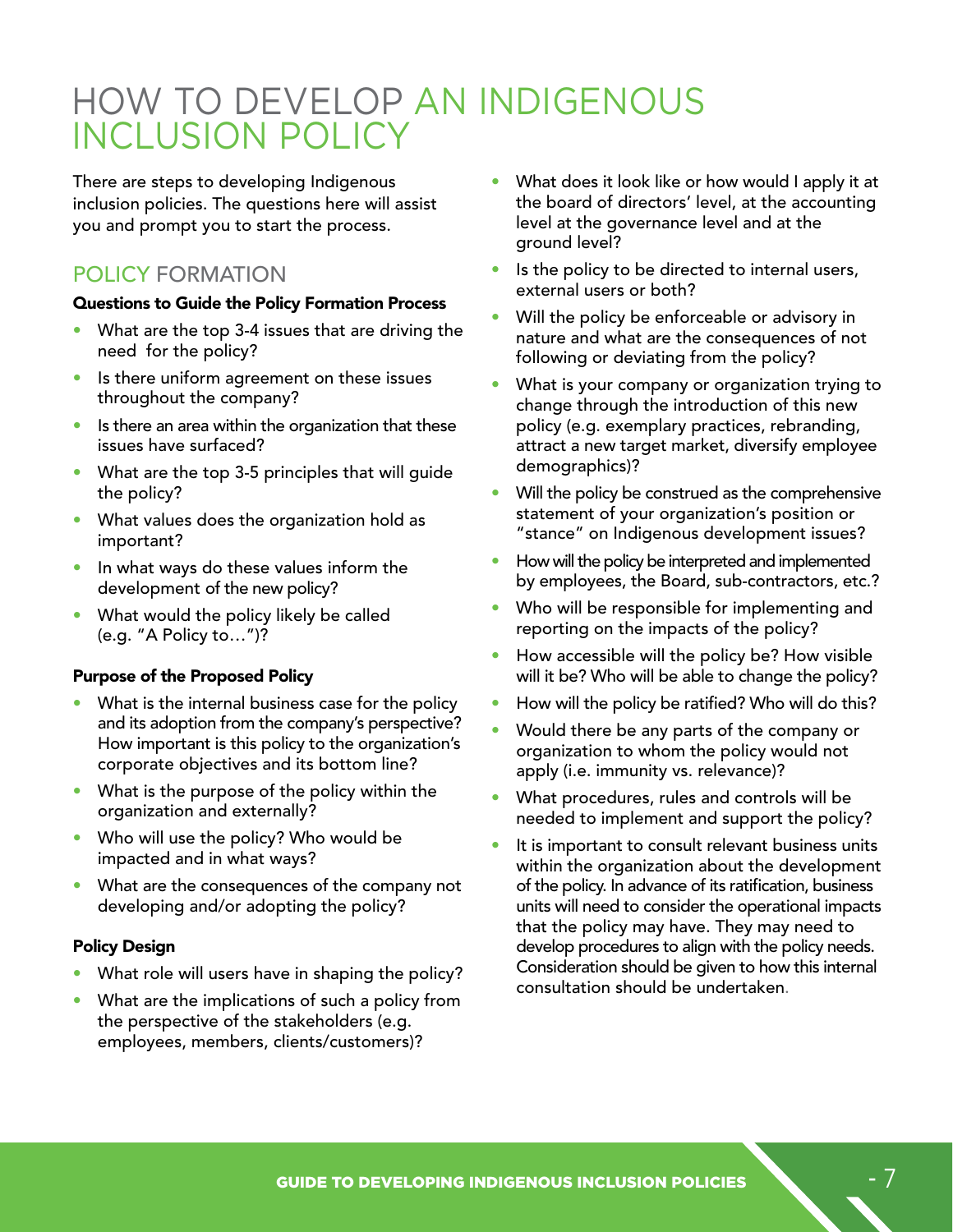#### Scope of the Policy

What kinds of subject matters would we expect to see in the policy?

- Indigenous employment within the company;
- Contracting and procurement practices;
- Commitment to Indigenous (community) development (sustainable development);
- Practices/approaches when dealing with Indigenous people (protocols that should/will be followed);
- Code of ethics/behaviours;
- Business development (encouraging and creating opportunities);
- Partnership opportunities; and
- There may be positions on specific issues that need to be highlighted or clarified in the policy. For example, a company may want to articulate its position on the opportunities for Indigenous people to build equity in development projects.

#### Implementation Mechanisms

- Sometimes policies will also include procedures (e.g. a manual, set of procedures, etc.);
- The document should state whether the policy is mandatory or not;
- It should refer to the organization's Code of Conduct or other such protocols/policies already adopted; and
- Will there be incremental resources needed to support the implementation of the policy?

#### Timing

How soon does the policy need to be in effect?

#### Leadership

- Who within the organization takes the lead with the formation of the new policy? Who will be involved in its formation? Who will have input and how much input will they be afforded?
- What communications, if any, will be undertaken to inform groups that this policy is under consideration (e.g. client, shareholders, employees/sub-contractors)?

## HOW AN INCLUSION POLICY CAN ADD VALUE TO YOUR BUSINESS

Companies tend to be somewhat advanced in their Indigenous inclusion strategies before they will adopt an Indigenous inclusion policy.

Once companies gain momentum they may adopt an inclusion policy as a way to solidify or consolidate their Indigenous engagement and inclusion planning and processes. A policy helps define your company as an employer of choice and gives you better opportunities to attract Indigenous people to your workplace. If the policy has even broader scope it can also define you as a company of choice with whom Indigenous businesses and organizations will want to do business and build broader and longer-term relationships.

The adoption of an Indigenous inclusion policy offers an important way for your company to convey that it has reached a level of maturity in its Indigenous engagements or relations. Ideally, the policy should signify that you have successfully integrated Indigenous inclusion principles into your core mission and business plan. This gives you credibility and reputational value. At the same time, it also defines some important commitments and accountabilities. A further benefit, the adoption of a policy is also a way for your company to achieve the internal coordination needed (e.g. people, resource allocation) to achieve your inclusion goals.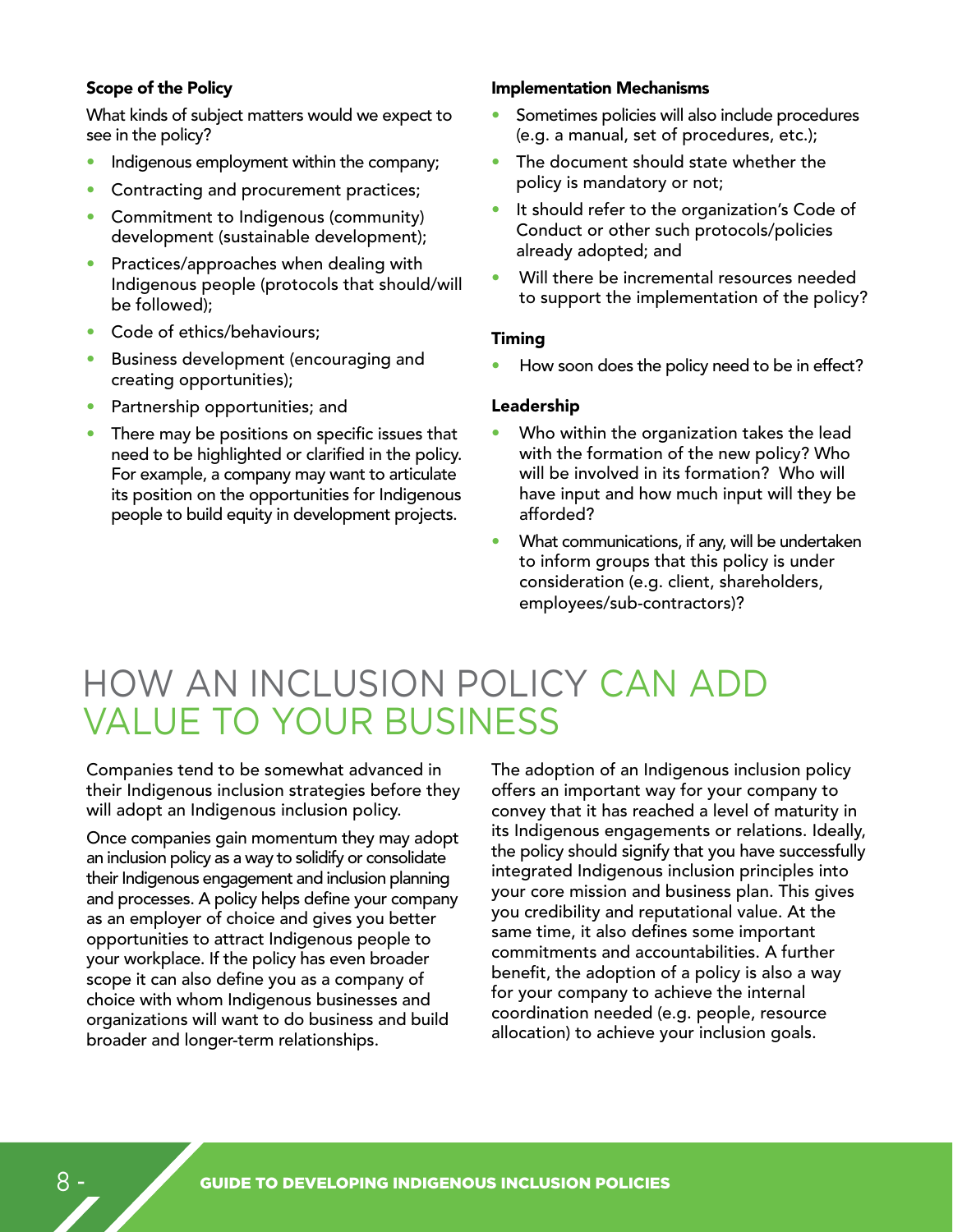## TIPS FOR COMPANIES FOR THEIR INDIGENOUS INCLUSION POLICY DEVELOPMENT

Before you begin, make sure that you have a plan in place to address some of the issues which tend to act as barriers to policies being adopted.

- Make sure your executive or senior leadership is on-board and have mandated the policy;
- Define your business case for Indigenous engagement and inclusion. How will a new policy add value to your business?
- Find a place in the organization from which to launch the policy. Will it be within human resources, business or within the executive itself? Which division or unit will 'own' or host the policy, drive it and ensure that the accountability needs are fulfilled?
- Be able to explain how this new policy fits with other policies which your company currently has in place;
- Is your company's policy development and approval process clear? Are there issues with the process itself that first need to be addressed?
- Is your company going to be able to live up to its policy commitments? How will it be able to evidence that success?
- Systems challenges may need to be addressed. For example, you may need to introduce changes to your employment systems so that your organization is able to effectively measure and track how many Indigenous people you currently employ. This may necessitate work with your technology staff or contractors to make these systems changes;
- Is the timing right for your company to adopt an inclusion policy or are there many other priorities and issues which are taking precedence or priority? Is now the right time to introduce an Indigenous inclusion policy?
- Have you defined the right Indigenous inclusion policy for your company's needs? Do you want an employment policy or something that cuts across several functional areas of your organization (i.e. enterprise-wide)?
- Is the language and purpose of the policy clear? Is there good understanding of management's and employees' roles in the policy and what tracking and reporting is needed?

**A new Engagement Index developed by Indigenous Works scored Ontario's corporate/Indigenous engagements at only 8 out of 100. Moreover, most companies have no meaningful plans in place to work with Indigenous people, businesses or communities. The adoption of an Indigenous inclusion policy generally means that an inclusion strategy (or strategies) have already been adopted or developed.**

**Companies with higher scores on their Engagement Index tend to have more intentional and more sophisticated Indigenous strategies. Ask yourself these questions. "Is my company ready to engage with Indigenous people? Among other preparations, have we developed the right cultural competencies and educated ourselves about Indigenous people, their histories and outlooks?"**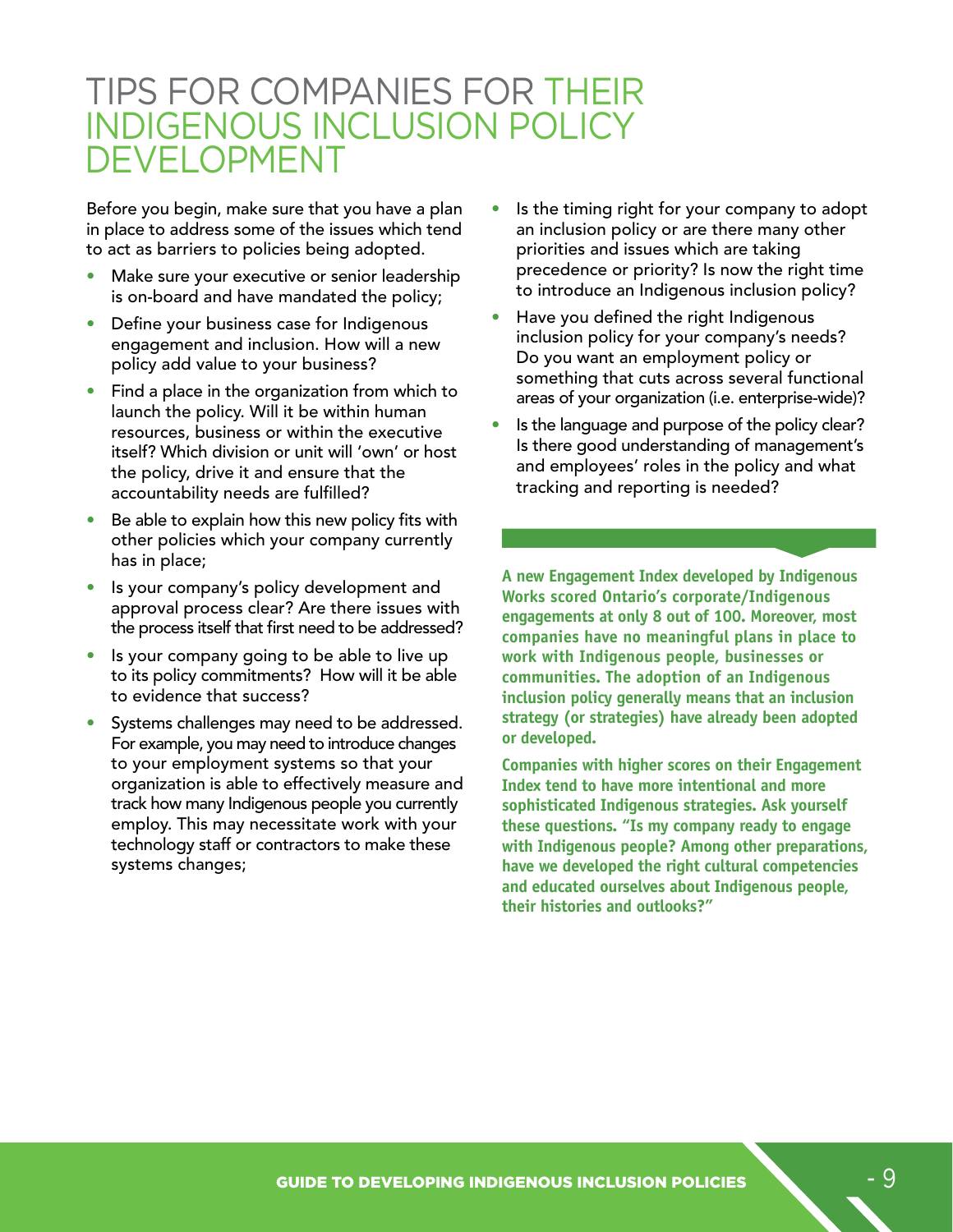## WHAT MAKES A GOOD INDIGENOUS INCLUSION POLICY?

The Advisory Committee for the Local Employment Planning Council's Indigenous Inclusion Policy Development Project were asked to provide their input on what makes a good Indigenous inclusion policy. The following are their recommendations:

- 1. Leadership needs to uphold the Indigenous inclusion policy. If someone within the business or organization transgresses the policy, there should be consequences. Otherwise, if the negative action or behaviour is condoned, then this serves to undermine the policy;
- 2. Policies should have the effect of creating standards in a business or organization. For example, a policy on Indigenous workplace inclusion or a respectful workplace policy should inform on what are acceptable behaviours, decorum and interactions between and among employees and management;
- **3.** A company that adopts strong Indigenous inclusion policies should be celebrated. Its leadership and organization should be promoted as an example to other members of the business community. Government also needs to play a leadership role by adopting and enforcing strong Indigenous policies;
- 4. The best policies are those that act as a guide to measurable organizational behaviours or actions. Companies and organizations that adopt Indigenous inclusion policies do so for a variety of reasons. Is there a business case underlying the adoption of the policy? How does the policy support the businesses' or organization's goals?
- **5.** There is a need for appropriate metrics to measure the effectiveness of the policy. Policies need an accountability framework. There needs to be clarity about whom within the organization is responsible for the effective implementation of the policy. What structures are put into place to ensure that adequate reporting and metrics are compiled? To whom is the company accountable in terms of effective implementation and measurable results? How often is reporting done on the policy and to whom?
- 6. What is the 'policy culture' in a business or organization? For some, policy plays a very important role in day-to-day operations. What measures are taken to ensure that adopted policies continue to be animated? What needs to happen at an organizational level to ensure that policies are 'active' and top of mind? Accountability is important throughout the organization;
- 7. It is important to communicate policies, both internally and externally. Policies can play a key role as a way for companies to position themselves with Indigenous communities. Companies that have strong Indigenous policies signal that they want to develop good Indigenous relationships. But these policies must be followed and enforced;
- 8. There may be different policies adopted to combat racism. Indigenous people can face racism on a daily basis. Some companies and organizations have adopted Anti-Racism Policies or Racism-Free Policies, Zero Tolerance Policies, or Respectful Workplace Policies. These are all examples of Inclusion policies.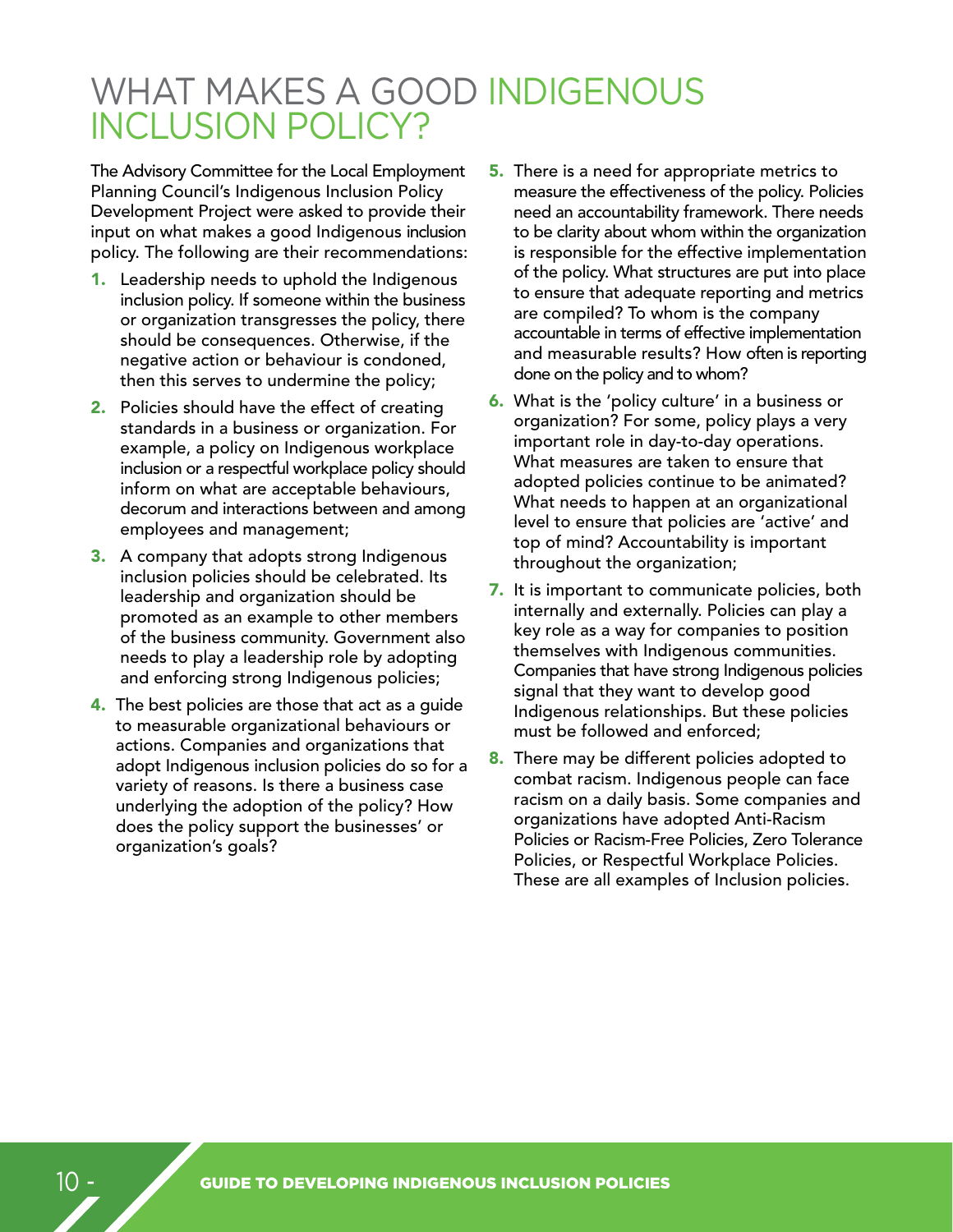## SAMPLE TEMPLATES OF INDIGENOUS INCLUSION POLICIES

Here are five sample templates to give you an idea of what different Indigenous inclusion policies can look like. Each example provided addresses inclusion in different ways with varied emphasis on Indigenous employment, business or other intended outcomes. One is specific to a sector. Two are specific to workplace inclusion and promoting effective working arrangements for Indigenous people and in respect to teamwork and performance.

Note that while the objectives of these policies are different they share many of the same features in their composition.

- Goal or Position Statement (in one or two sentences what outcomes does the policy seek to achieve?);
- Principles (foundational principles on which the policy is founded);
- Scope (to whom in the organization does the policy apply?);
- Definitions (defining important terms used in the document);
- Authority and Accountability (who is responsible for the policy, areas of responsibility and accountability to ensure it is carried out successfully?);
- Relationship between this policy and others? (e.g. founding legislation);
- Policy Review (when will the policy be reviewed again?); and
- Reporting (what are the internal and external reporting requirements for the policy outcomes?).

Some policies are nothing more than aspirational goals or principles for an organization. Other policies provide the means of implementation to determine whether and how the outcomes intended by the policy are being achieved. Sometimes policies are accompanied by administrative procedures which speak to the details of its implementation within the organization.

#### TEMPLATE #1 – COMPREHENSIVE INDIGENOUS INCLUSION POLICY

TEMPLATE #2 – INDIGENOUS CULTURAL SAFETY – HEALTH SECTOR

TEMPLATE #3 – INDIGENOUS PROCUREMENT POLICY

TEMPLATE #4 – WORKPLACE DIVERSITY AND INCLUSION POLICY

TEMPLATE #5 – INDIGENOUS PEOPLES POLICY

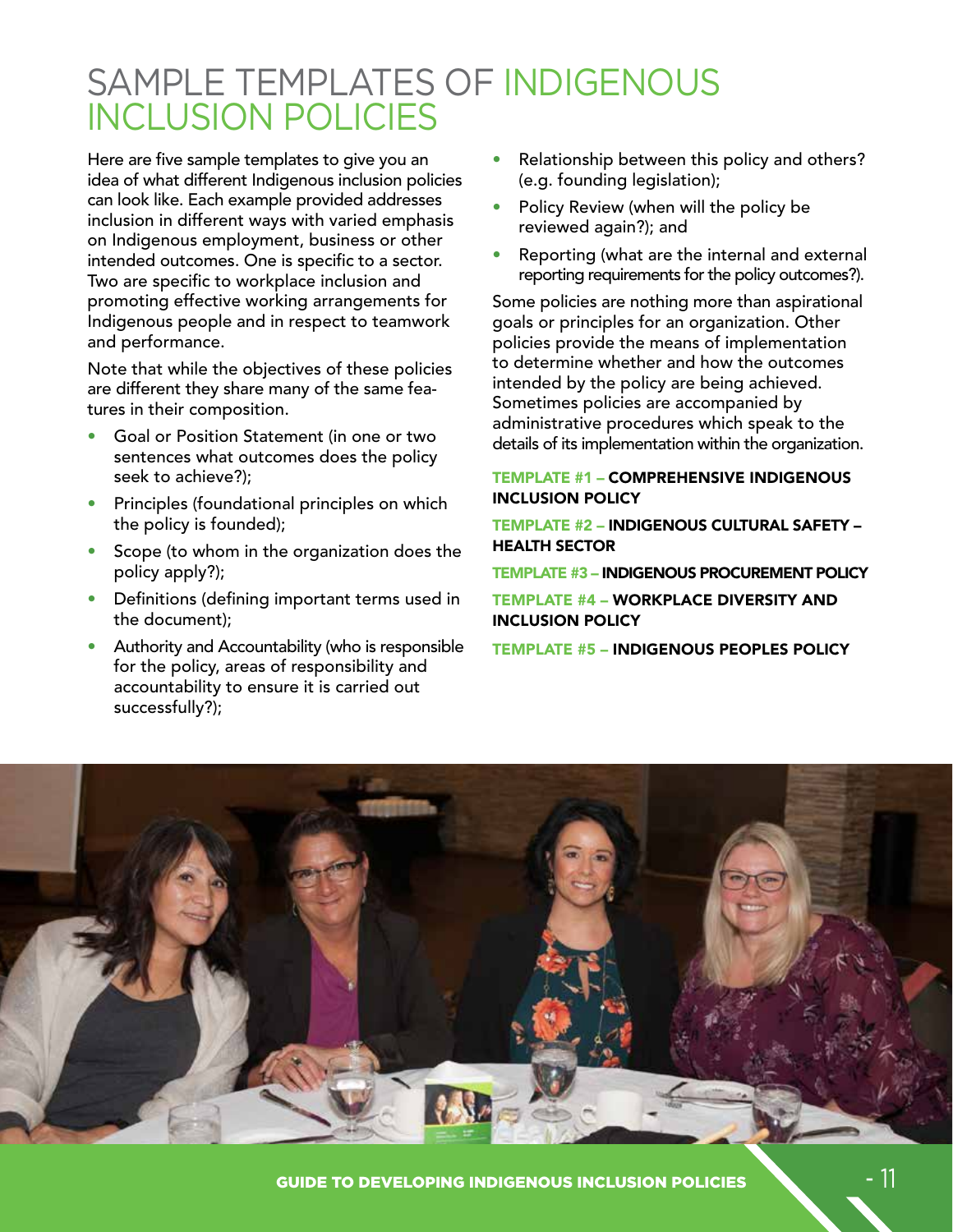## TEMPLATE 1 COMPREHENSIVE INDIGENOUS INCLUSION POLICY

## STATEMENT OF PURPOSES

Company A is dedicated to growing and promoting exemplary relationships with Indigenous people, businesses and communities throughout Canada.

The Company wants to employ Indigenous people as well as conduct business with Indigenous entrepreneurs and Indigenous development corporations. Company A wants to enter into mutually beneficial joint ventures and partnerships as well as other agreements and understandings which bring value to the Company as well as to Indigenous people, businesses and communities.

Company A aspires to be an "Employer of Choice" with Indigenous people. The Company is dedicated to creating a workplace which is inclusive and honouring of Indigenous Peoples' history, culture and heritage.

## **PRINCIPLES**

Company A will adhere to the following principles in the implementation of its Indigenous Policy:

- 1. Respect and transparency are important in Company A's discussions and transactions with Indigenous people, businesses and communities;
- 2. Trust is built and earned and stands as the foundation of any good relationship;
- 3. Business relationships and transactions must be fair and equitable for parties;
- 4. Company A will act with good will and intent in all of its Indigenous initiatives;
- **5.** The Company will seek to be a model for exemplary Indigenous relations;
- 6. Indigenous employment practices will be characterized by fairness, reasonableness, and an absence of bias and harassment; and
- 7. The Company embraces diversity and inclusion as vital components of a successful, engaging and productive workplace.

## **SCOPE**

This policy applies to all employees, divisions and business units within Company A in Canada as well as to Indigenous people, businesses and communities seeking to work with or grow relationships with the Company.

## **DEFINITIONS**

Indigenous - In this policy 'Indigenous' refers to First Nations, Métis and Inuit Peoples.

#### Indigenous Business - means

- A business that is at least 51% Indigenous owned and controlled; or
- A business that has 6 or more full-time Indigenous staff members and at least one-third of employees are Indigenous;

Company - refers to Company A and its operations in Canada.

Division Indigenous Strategy – means a set of procedures that will be established by the appropriate business divisions or business units within the Company to achieve the purpose, planning and implementation of this policy. The procedures will describe the set of objectives, actions and operations that must be achieved and performed within a division or business unit. It describes the accountabilities, who is responsible for doing and reporting on those actions as well as when they occur. The procedures may include descriptions and other narratives which describe the systems needed to achieve the policy purposes within that business unit or division. These procedures become the standard.

Joint Venture: A joint venture can consist of two or more Indigenous businesses, or an Indigenous business and one or more non-Indigenous businesses, provided that in all cases the Indigenous business[es] own and control at least 51% of the joint venture.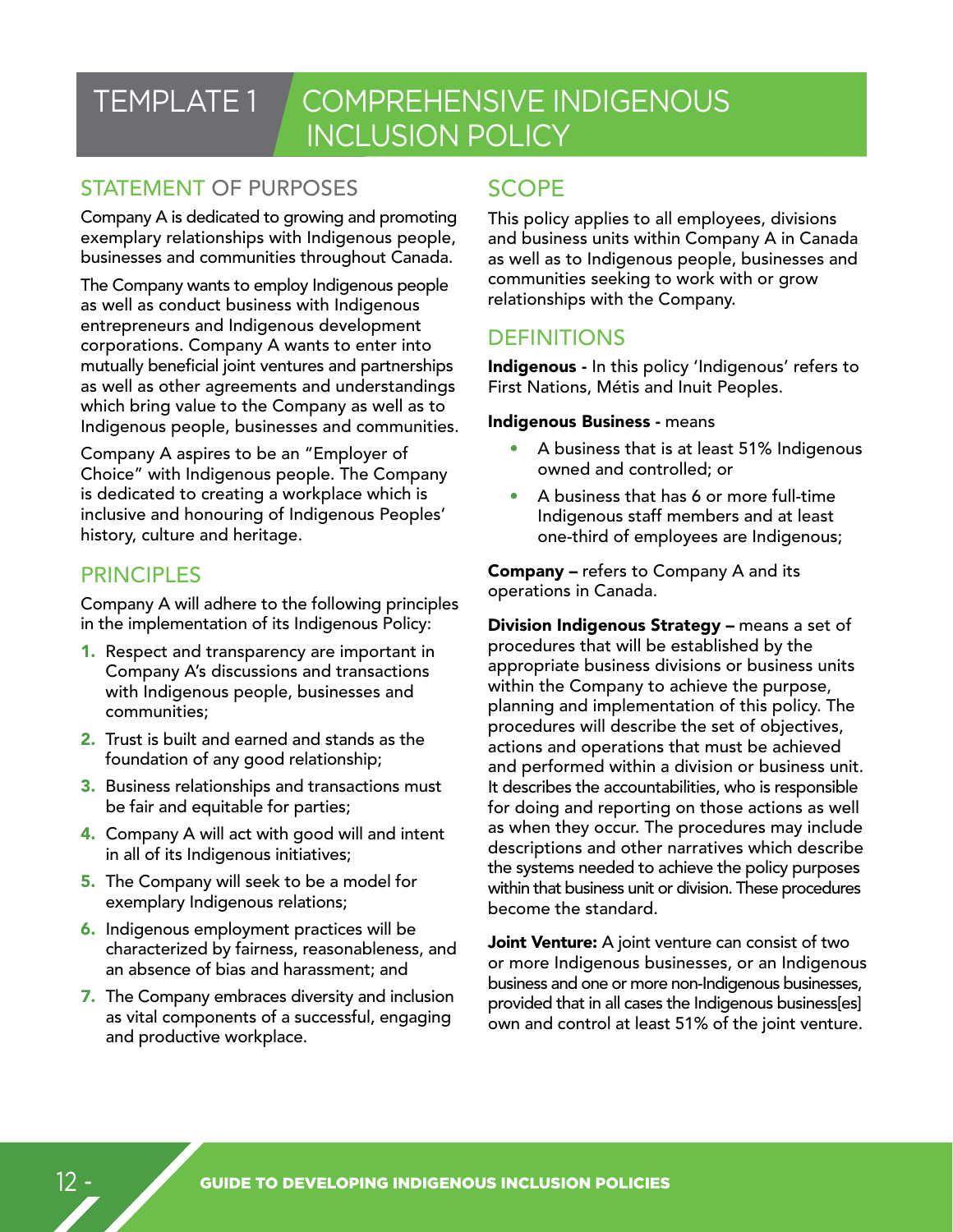## TEMPLATE 1 COMPREHENSIVE INDIGENOUS INCLUSION POLICY

### **PROVISIONS**

- 1. Authority and Accountability
- Company A's Executive approves the Indigenous inclusion policy for the Company and delegates additional authorities as needed;
- Company A's Executive approves any financial resources needed to support this policy;
- Senior VP's of the Company's business units are responsible for implementing strategies (Division Indigenous Strategies) that assist in meeting the purposes, planning and implementation of this policy;
- The Vice President of Indigenous Relations is responsible for:
	- Creating and maintaining the Guidelines for different business Lines or Divisions within the company and their respective Indigenous Strategies. The Guidelines include the format, standards and criteria to be used;
	- Completing an Annual Public Roll-up Report of all Indigenous transactions and initiatives in Canada completed under the intent of this policy;
	- Working with senior managers to ensure that their respective Unit's or Division's Indigenous Strategies conform to the approved Guidelines.

#### 2. Planning and Implementation

- i) This policy will guide the activities of different divisions and business units within the Company in helping to achieve the purposes of the Indigenous policy.
	- Schedule 1 Indigenous Business Development
	- Schedule 2 Indigenous Employment (See description below)
- ii) [a] Communications and promotional activities will be undertaken in order to build understanding of this policy and its purposes:
	- **Internally**
	- Externally (general public)
	- Stakeholders (e.g. Company subcontractors)
	- [b] Company A will produce a Public Annual Report which details the work undertaken by the Company in the previous year to support this policy and its purposes.
	- [c]The Company may periodically make gifts or donations to Indigenous people, businesses or communities, in alignment with its corporate social responsibility guidelines.

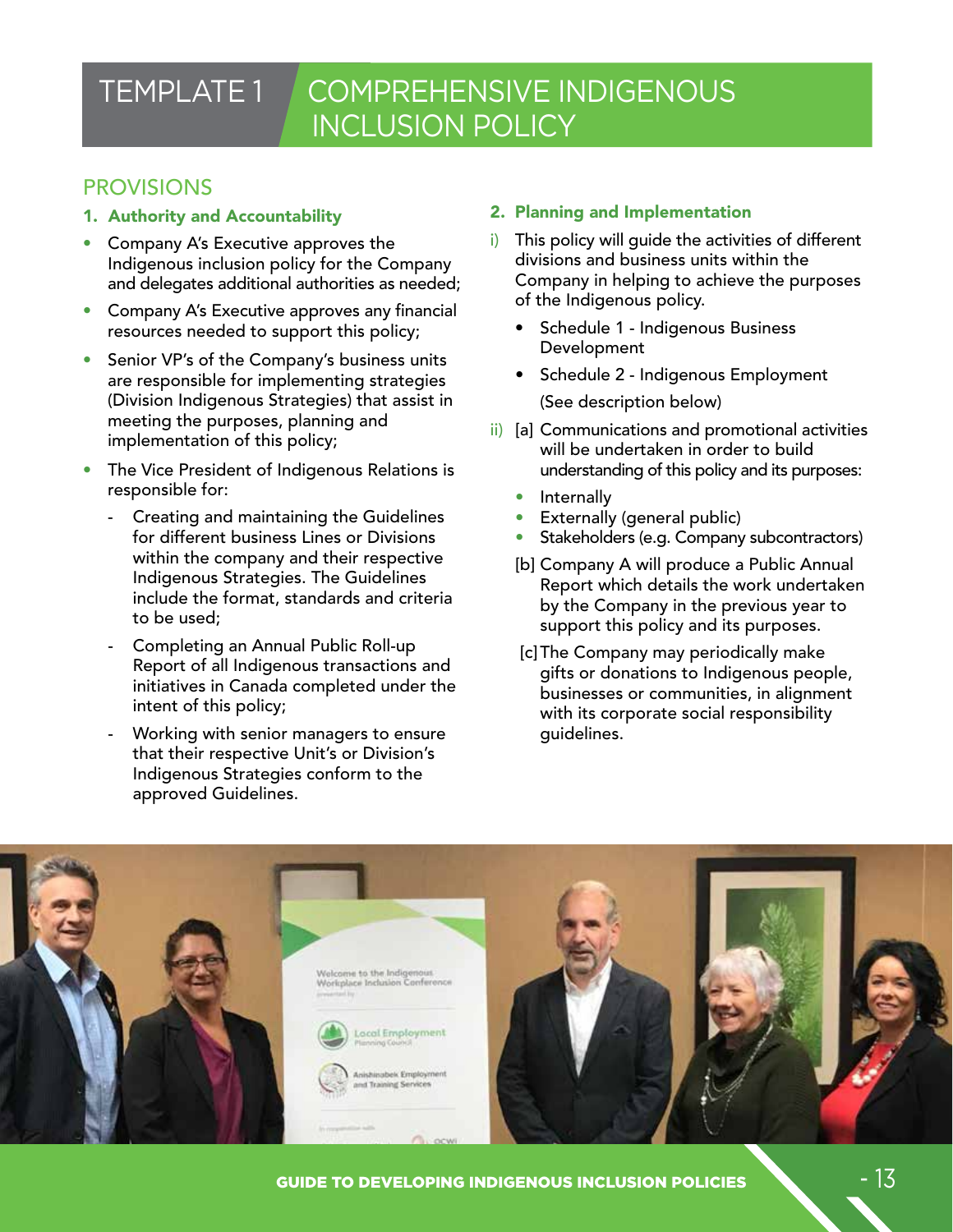## TEMPLATE 1 COMPREHENSIVE INDIGENOUS INCLUSION POLICY

## **SCHEDULES**

#### Schedule 1 - Indigenous Business Development

The Company will undertake the following:

- Encourage Indigenous business participation in its supply chain;
- Encourage opportunities for qualified Indigenous businesses to supply goods and services to the Company;
- Implement an Indigenous Supplier Development Program;
- Track and monitor purchases from Indigenous businesses;
- Enter into partnerships with Indigenous groups and organizations with the express purpose of forming an Indigenous joint venture;
- Establish Guidelines to encourage and support the Company's non-Indigenous subcontractors to increase their Indigenous employment and purchases;
- Enter into agreements with Indigenous groups, organizations and businesses for the purpose of achieving specific business objectives.

#### Schedule 2 - Indigenous Employment

Company A will undertake the following:

- Actively recruit Indigenous people to the Company;
- Encourage a workplace culture of teamwork and cooperation by providing Indigenous Awareness Training, diversity training, or similar kinds of training;
- Encourage and foster an inclusive workplace which recognizes Indigenous culture, history and heritage;
- Implement training programs for the purpose of advancing Indigenous employees in accordance with their experience, interests and qualifications and as business conditions for the Company allow;
- Track and monitor Indigenous employment numbers.

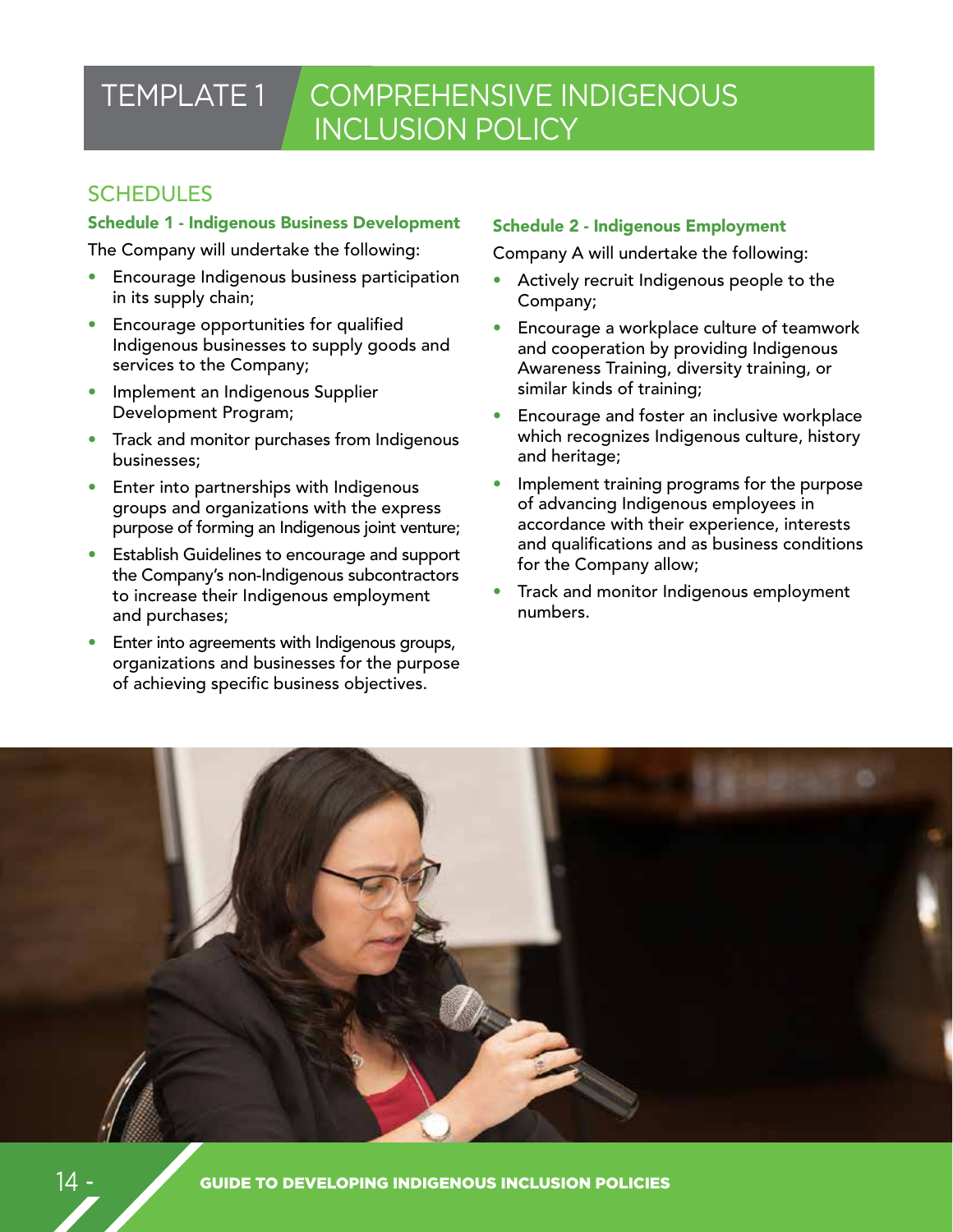## TEMPLATE 2 INDIGENOUS CULTURAL SAFETY

## **OVERVIEW**

Company B recognizes that Indigenous people are underrepresented in its workforce. Company B equally recognizes the importance of diverse ethnic groups and their role/importance in a representative workforce. However, Indigenous people are significantly underrepresented. Focused strategies are needed to build a culturally safe environment and representative workforce including cultural competencies, recruitment, retention, education, partnerships and communication. These strategies focus on, but are not limited to Indigenous people.

## DEFINITIONS

In this policy, **Indigenous** refers to First Nations, Métis and Inuit peoples.

All staff means Company B's employees, practitioners, professional staff, contractors, vendors, students and volunteers.

Cultural competency means a set of congruent behaviors, attitudes and policies that come together in a system, agency or profession that enables that system, agency or profession to achieve cultural diversity and to work effectively in cross-cultural situations.

Cultural safety exists when an environment is created and respected and where people, customers and workers feel safe, understood and respected to optimize the customer experience.

**First Nation** includes any of the Indigenous peoples or Indian communities of Canada, especially one formally recognized by the Canadian Government.

#### First Nations include:

- Status (registered) treaty Indians;
- Non-status (unregistered) Indians.

Inuit are Indigenous people of the Canadian arctic. The arctic is divided into territories: Nunavut, Yukon and Northwest Territories along with Northern Quebec and Northern Labrador.

Métis are descendants of First Nation and European heritage. Métis people are defined under the Métis National Council as a person who self-identifies, who is of historic Métis ancestry and/or belong to a Métis local or is accepted as Métis by the Métis Nation.

Persons with Disabilities is an individual who has a long term or reoccurring physical, mental, sensory, psychiatric or learning impairment and;

- Considers themselves to be disadvantaged in employment by reason of that impairment;
- Believes that an employer or potential employer is likely to consider them to be disadvantaged in employment by reason of that impairment; and
- Includes persons whose functional limitations owing to their impairment have been accommodated in their current job or workplace.

Partnerships refer to a relationship involving the sharing of power, work, support, resources and/ or information of others for the achievement of joint goals and/or mutual benefits.

Representative workforce means a workforce where all levels of the organization reflect the diversity of the community served and where individuals who are underrepresented in the workforce have equitable access to employment.

Self-identified staff are those who have voluntarily declared that they consider themselves to be in a designated Equity Group as defined by the Ontario Human Rights Commission these equity groups are Indigenous, Visible Minority, Women and Persons with disabilities.

**Visible Minorities** are persons other than Indigenous peoples, who are non-white in color/ race regardless of their place of birth.

## PURPOSE

The purpose of this policy is to establish Company B's' position regarding representative workforce, cultural competency and cultural safety within Company B.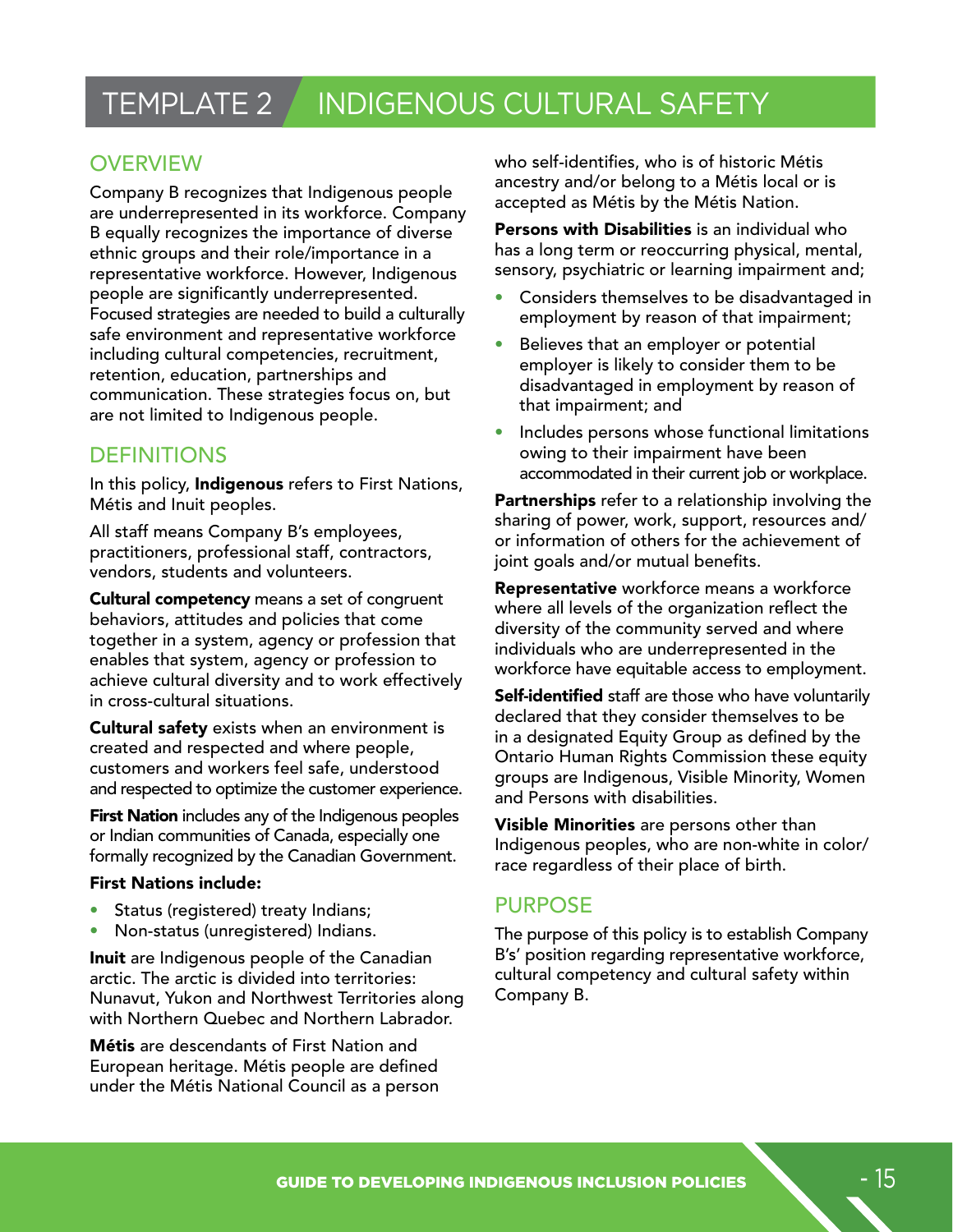## TEMPLATE 2 | INDIGENOUS CULTURAL SAFETY

### PRINCIPLES

- A representative workforce must be at the level of representation of the diversity of the community/population served;
- Cultural competency must be embedded in workplace culture, practices and beliefs in order to serve staff, patients, customers, clients, residents and families of Company B;
- Company B recognizes the interconnectedness between a representative workforce and cultural competency regarding the provision of culturally safe, quality healthcare service to a diverse client base; and
- Company B recognizes the importance of partnerships with organizations committed to establishing a workforce that is representative of the community served.

### **POLICY**

- Company B is committed to building a workforce that is representative of the community served in order to provide quality, clientcentred experiences to patients, customers, clients, residents and families.
- Company B's representative workforce strategies focus on, but are not limited to Indigenous peoples.
- Company B shall ensure an organizational strategy is implemented to build a representative workforce that will:
	- Enhance organizational cultural competency;
	- Increase self-identified staff:
	- Decrease self-identified staff turnover by increasing Indigenous retention rate;
	- Enhance internal and external positive cross-cultural relations.

### ROLES AND RESPONSIBILITIES

#### All Staff

• Promoting, creating and maintaining a culture of inclusiveness and respect for diversity.

#### Managers/Supervisors

• Foster and promote a workplace environment that is sensitive and supportive of representative workforce activities and initiatives.

#### Policy Management

The management of this policy including policy education, monitoring, implementation and amendment is the responsibility of the Director, Representative Workforce and Indigenous Health.

#### Non-Compliance/Breach

• Non-compliance with this policy will result in an investigation. Repeated non-compliance may result in disciplinary action, up to and including termination of employment and/or privileges with Company B.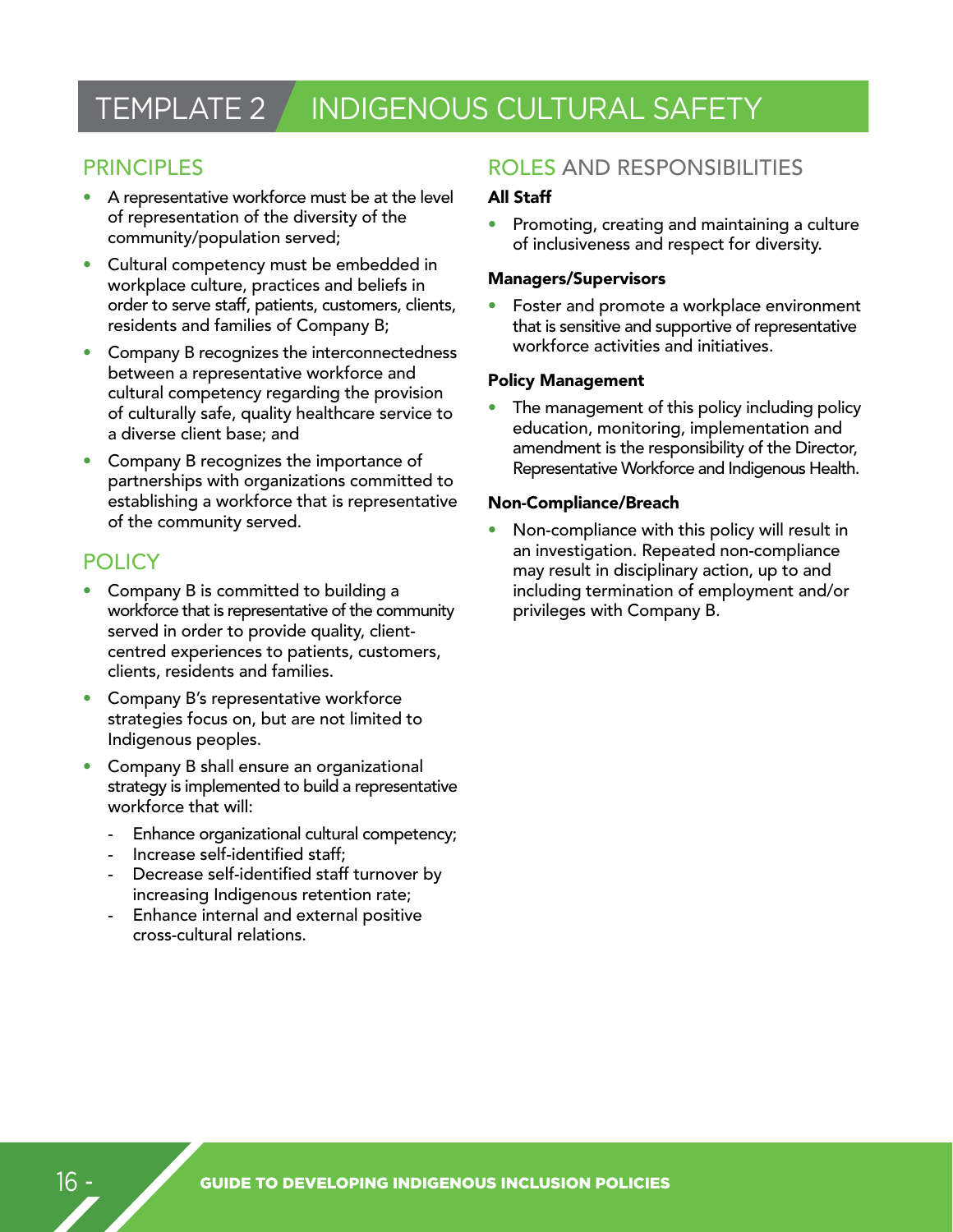### PURPOSE

Company C will work with Indigenous communities to promote economic development through the identification of opportunities that offer Indigenous communities and businesses the ability to participate in the procurement of goods and services in support of Company C's operational and project requirements.

### **PRINCIPLES**

Company C promotes open and transparent consultation and communication and strives to build lasting relationships with Indigenous communities and businesses. Company C is committed to ensuring these relationships are based on trust, mutual respect and the achievement of common goals.

Company C has dedicated personnel who connect Indigenous companies with Company C's procurement opportunities and provide advice, information and materials to help Indigenous businesses in the following ways:

- Assist in identifying procurement and economic development opportunities;
- Assist in identifying the processes used to procure goods; and
- Build procurement bidding expertise to assist with the Company C's bid process.

## INDIGENOUS BUSINESSES

Increasing Indigenous participation in the procurement of goods and services is a key goal of Company C. Procurement through direct awards, select tenders and specified Indigenous content in bid documents where appropriate will enable us to realize this goal. To ensure that procurement practices are consistent with our goals, the following criterion is utilized to qualify Indigenous businesses:

- Sole proprietorships business must be wholly owned by an Indigenous person;
- Limited company business must have at least 51 percent of the equity (including any common or voting shares) owned by one or more Indigenous Businesses or Indigenous People;
- Partnership or joint ventures business must have at least 51 percent ownership rights

(including any voting rights) directly held by one or more Indigenous Businesses or Indigenous People; and

As determined by Company C in its sole discretion from time to time, any other businesses with a substantial amount of ownership rights held by one or more Indigenous businesses or Indigenous people.

## PROCUREMENT PRACTICES

To ensure opportunities are extended to Indigenous communities and businesses, the following procurement practices may be utilized, as applicable:

- **Direct awards a contract for goods or** services that is awarded on an open book basis or without a request for proposal or special requirements for tender basis;
- **Limited competitive bidding a bid where** there is an acknowledged number and/or capacity of Indigenous businesses in a particular commodity or service area, and where fair market value is achieved, Company C may establish a competitive Indigenous procurement process where only qualifying Indigenous businesses will be requested to bid on the procurement. This can include limiting the number of invitations with a minimum of at least three invitations; and
- Inclusion of Indigenous content as a component of the bid evaluation criteria-select Company C procurement opportunities may be required to include an Indigenous Opportunities Requirement (IOR). The IOR requires that bidders include, in their bid documents, a plan to ensure that an awarded contract must include specified Indigenous participation and benefits as measured in direct or indirect Indigenous content value.

This flexible tool allows non-Indigenous companies to provide benefits to Indigenous peoples and communities, assisting Company C to meet its Indigenous participation objectives, through a range of options including training, employment, procurement, contributions to Indigenous youth and other programs as specified by the company. Regardless of the practice used for procurement, Company C will always seek competitive marketbased costs and will not compromise safety, the environment, quality or schedule.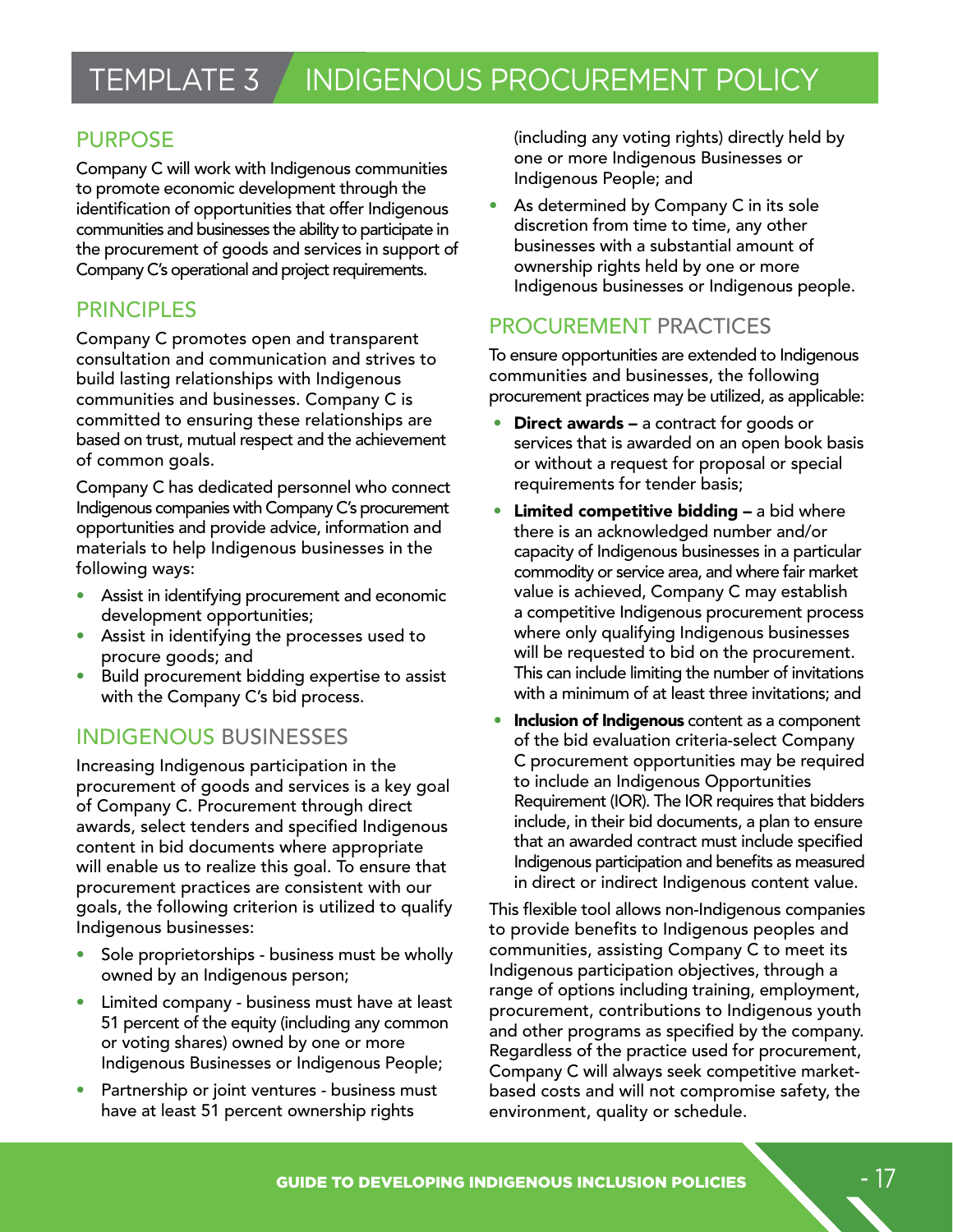## TEMPLATE 4 WORKPLACE DIVERSITY AND INCLUSION POLICY

## STATEMENT OF PURPOSE

Company D is committed to providing a workplace which promotes innovation and creativity through our diverse and inclusive talent pool. Company D aims to ensure that all those participating in our workplace are treated with respect, dignity and fairness with an aim of creating an environment which promotes positive working relationships. This policy is designed to ensure that all employees understand Company D's commitment to recognizing the value of diversity in our workplace as supported through equal employment opportunities and ensuring work practices promote equality and are non-discriminatory.

## **SCOPE**

This policy applies to employees as well as contractors acting on behalf of Company D.

## DIVERSITY AND INCLUSION

Company D recognizes that all people bring different qualities, abilities, skills, knowledge, experiences, perspectives and attitudes to work. Valuing and making the most of these differences can improve the workplace for individuals and enhance Company D's overall performance.

We understand diversity as the presence of a wide range of human qualities and attributes within a group organization or society. The dimensions of diversity include but are not limited to ancestry, culture, ethnicity, gender, gender identity, language, physical and intellectual ability, race, religion, sex, sexual orientation and socio-economic status.

## RECRUITMENT AND SELECTION

Company D recognizes the value of diversity in our workplace and strives to promote fairness and equal employment opportunities. The decision to employ or engage an individual is based on merit, the potential and the ability to carry out the role. Company D seeks to address conscious and unconscious bias in recruitment through a panel interview, with the involvement of the Human Resources Manager in the process.

## CAREER DEVELOPMENT AND SUCCESSION PLANNING

Company D is committed to identifying and implementing programs that will assist in the development of a broader and more diverse pool of skilled and experienced employees. Company D seeks to develop its officers, employees and contractors to prepare themselves for higher levels of responsibility by offering equal opportunities for career development based on knowledge, skills and leadership prospects for future success. Internal promotions and our employee recognition program are widely encouraged as a development as well as a retention strategy.

### EXPECTED BEHAVIOUR AND CODE OF CONDUCT

Company D values a workplace culture that is respectful of inclusion and diversity. There is zero tolerance for bullying, discriminating, harassing victimizing or vilifying behaviours. This is achieved through continuously educating our employees and contractors on the standards Company D expects of its employees.

### FLEXIBLE WORKING ARRANGEMENTS

Company D acknowledges that the needs of employees change during different stages of life with different family support and care requirements. As such, Company D offers the opportunity to work part-time or with flexible start and finish times (in agreement with the manager) and the adoption of other supportive practices that enables employees to achieve work-life balance. Employees returning from parental leave have the right to request flexible working arrangements and Company D will give careful consideration to come to an arrangement that balances both the needs of the employee and the business.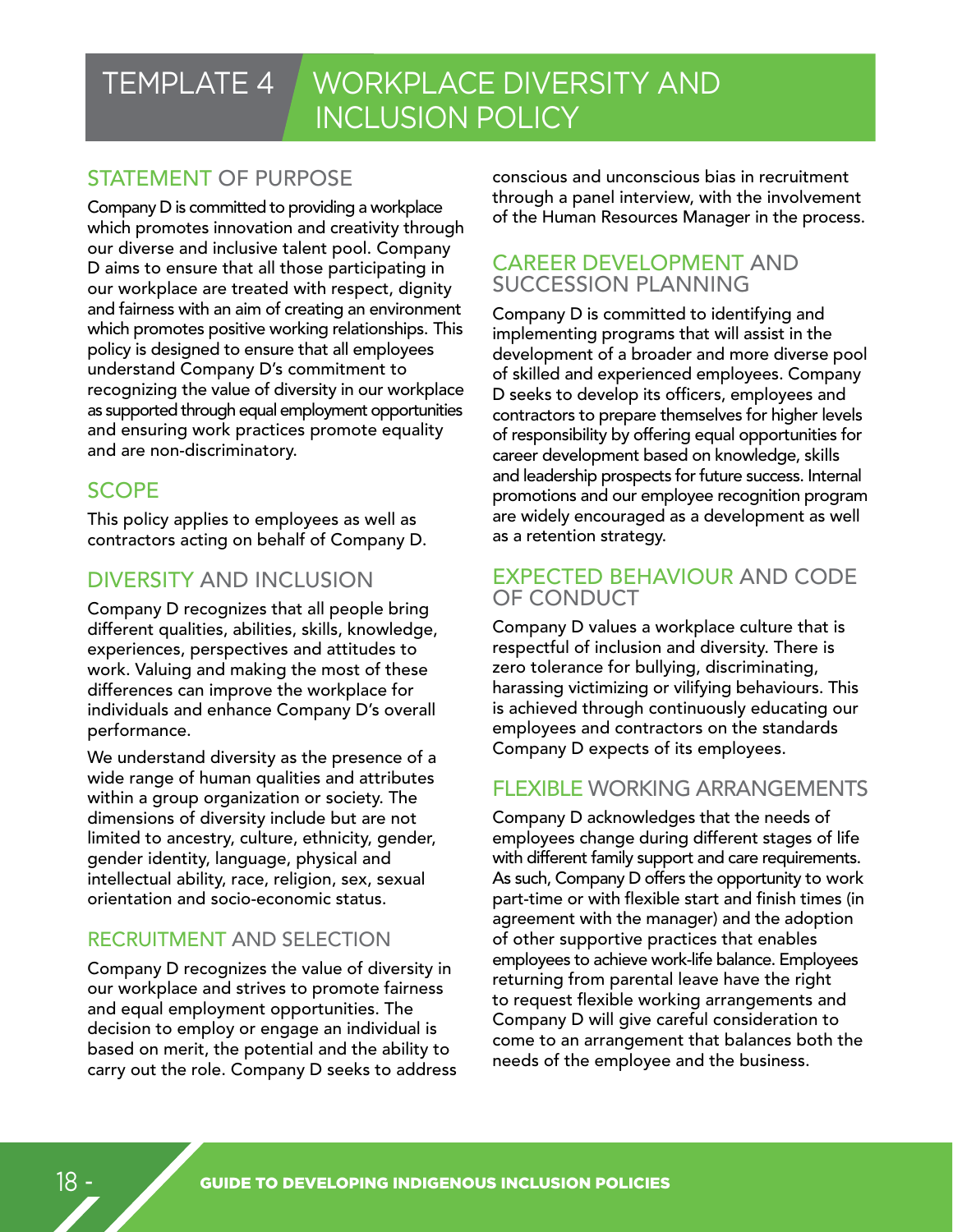## TEMPLATE 4 WORKPLACE DIVERSITY AND INCLUSION POLICY

## BREACH OF POLICY

All individuals covered by this policy are expected to adhere to the standards of behaviour contained herein, at all times. Any employee or contractor, who is found to have breached this policy will be disciplined accordingly, which may lead to, and include termination of employment or engagement.

### MEASURABLE OBJECTIVES

Each year a Policy Committee will establish or review measurable objectives for achieving the goals of this policy.

### REPORTING

Each year a Policy Committee will develop a report about the outcomes achieved under this policy.

## TEMPLATE 5 | INDIGENOUS PEOPLES POLICY

Company E is committed to engaging with Indigenous communities where we have activities. Meaningful engagement and consultation begin with respecting the rights of Indigenous peoples, whose legally recognized lands and traditional territories are within or in close proximity to the areas where we operate.

We engage early and often with communities to build solid relationships based on mutual trust and respect of customs and culture, a shared understanding of issues, transparency, inclusiveness, two-way dialogue, and collaborative problem-solving to achieve mutually satisfactory outcomes.

The intent of our Indigenous Peoples Policy is to guide development of these relationships over the lifecycle of our projects. It reinforces Company E's commitment to foster opportunities for Indigenous people to participate in the economic, environmental and social benefits of Company E's community developments, ensuring these benefits reflect community interests and our commitment to responsible development.

The policy also focuses our work with Indigenous communities in four key areas:

- Engagement and consultation;
- Business development and capacity building;
- Indigenous employment; and
- Community investment.

It also contributes to our efforts to ensure consistent practices and high standards in engaging Indigenous peoples across our operations.

### GUIDING PRINCIPLES

- The traditional cultures, land uses, customs, knowledge and integrity of Indigenous people;
- Open and transparent two-way dialogue with Indigenous people; and
- Building and sustaining long-term relationships with Indigenous people that span the project lifecycle;

### WE RESPECT

- The rights and traditional decision-making of Indigenous people;
- The need for honest and fair dialogue with Indigenous peoples regarding both the impacts of Company E's operations and our ability to respond to their interests and aspirations; and
- The need to build our social license to operate with Indigenous people.

## WE ARE INCLUSIVE

- In consultation and engagement activities to ensure the voices of the leadership, elders, youth and community members are heard; and
- In promoting education, employment, community investment and economic development opportunities for Indigenous people.

### WE ACT WITH INTEGRITY

• Company E does what we say we will do.